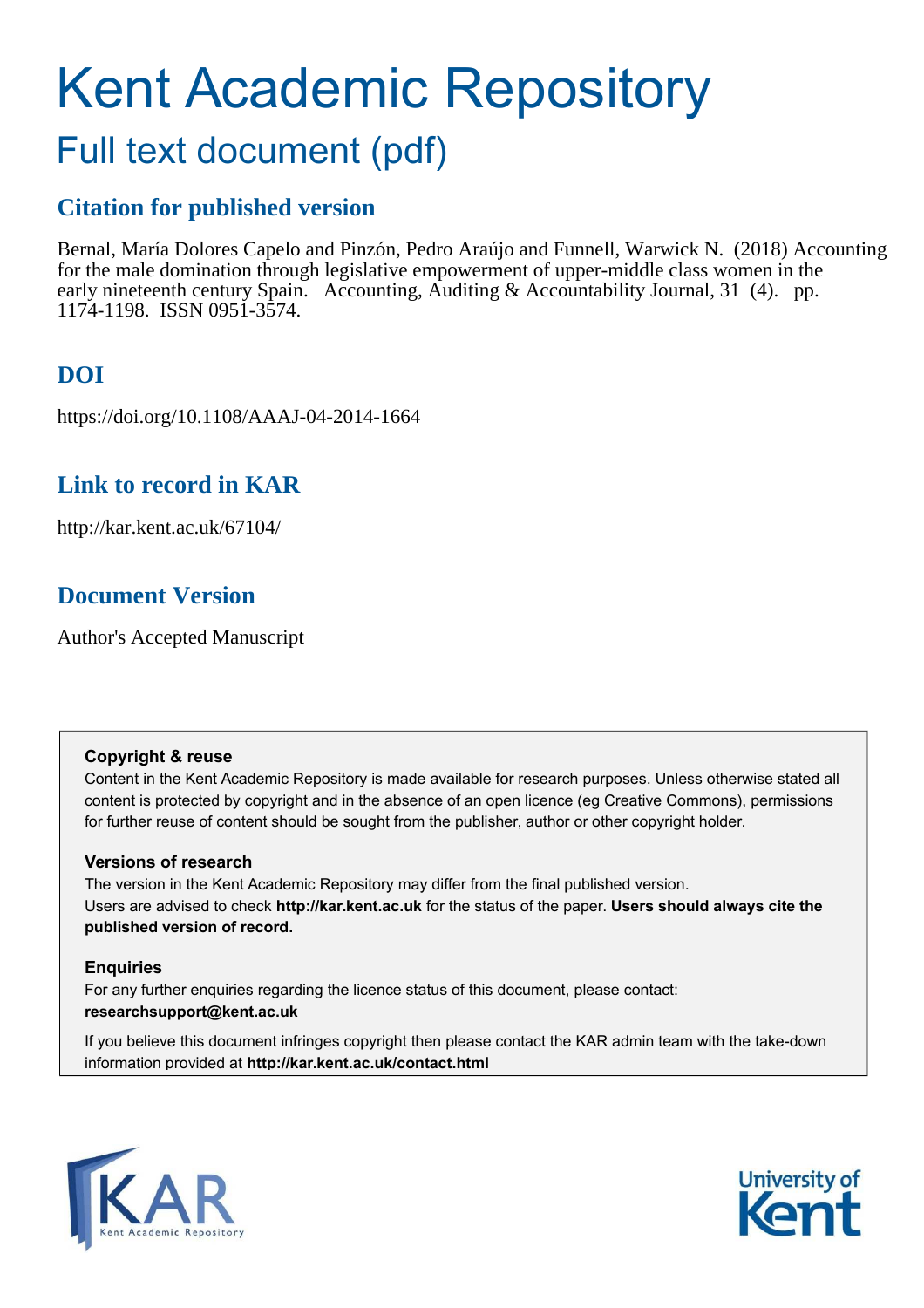## **Accounting for the male domination through legislative empowerment of upper-middle class women in the early 19th century Spain**

Maria Delores Capelo Bernal Pedro Arujo Pinzon Warwick Funnell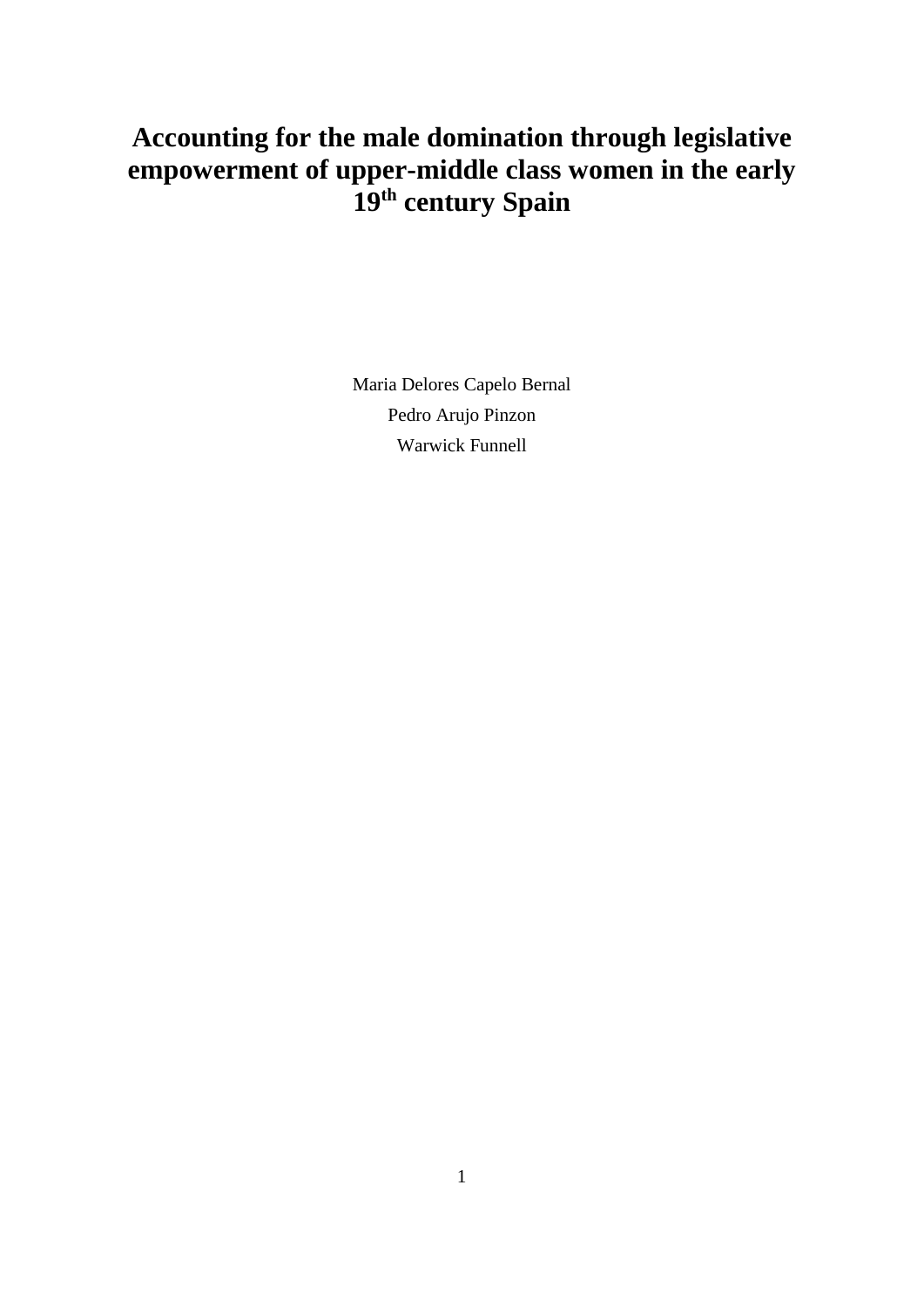## **Accounting for the male domination through legislative empowerment of upper-middle class women in the early 19th century Spain**

#### **Introduction**

Numerous studies have shown accounting to be an instrument of male domination of women in the public sphere, mainly in Anglo-Saxon professional settings (highlighted by Carrera et al, 2001; Cooper, 2001; Kirkham and Loft, 2001; Komori, 2008). Increasingly, researchers have also exposed the use of accounting practices to reproduce gender inequality in the private domestic arena (see Komori, 2012). Accounting in the private domestic arena has been shown not only to reflect social and cultural prescriptions but also to support the existing social order by reinforcing power relationships between men and women (Walker, 1998; Ezzamel, 2002a) as one of the "less overt techniques" of male domination (Walker, 2008, p. 591). In contrast, other studies have suggested that accounting has the potential to be a source of power for women when managing their households (Kirkham and Loft, 2001; Komori and Humphrey, 2000; Komori, 2012). This enabling power of everyday household accounting, until the present study, has not considered the implications when a woman has a legal entitlement to properties after marriage (Walker, 1998; Komori, 2007).

Social feminist theory emphasizes the importance of socialisation processes and posits that there are differences "between males' and females' experiences from the earliest moments of life that result in fundamentally different ways of viewing the world" (Fischer et al., 1993, p. 154). Families and the home are particularly relevant sites to analyse the continued reproduction of gender inequalities, showing the relationship between patriarchy and capitalism (Calás and Smircich, 2006). In addition, examination of the household throughout history in different places provides a powerful means to observe the contribution of accounting in constructing, mediating and sustaining power relations between males and females (Walker, 2008), but especially in patriarchal societies where women are dominated by men in all aspects of their lives. Therefore, further research is needed to shed light on the relationship between accounting and gendered spaces (Carmona and Ezzamel, 2016) in a variety of socio-cultural contexts (Komori, 2008), thereby recognising that women are not "a unitary, homogeneous category" (Fearfull and Kamenou, 2006, p. 884).

This study provides the opportunity for 'voices from below' to be heard (Napier, 2006, p. 459), to address both the neglect of non Anglo-centric accounting gendered practices beyond the predominant professional setting and the controversial roles of women and accounting in power relationships inside the household. It focuses on the reciprocal interaction of accounting with practices and processes of daily life (Hopwood, 1994; Jeacle, 2009; Jackson et al, 2012; Carmona and Ezzamel, 2016) in a rigid patriarchal socio-cultural and juridical context by answering four research questions: how did accounting for women's property rights help to enforce their male domination; how did women perceive accounting in this context of male domination; was accounting a male/female technology in the household and how was accounting for shielding women in action?

The subject of the present study is a Spanish upper-middle-class Catholic family in the early 19<sup>th</sup> century, the Langton-Dillóns, who lived in Cádiz and belonged to an Irish dynasty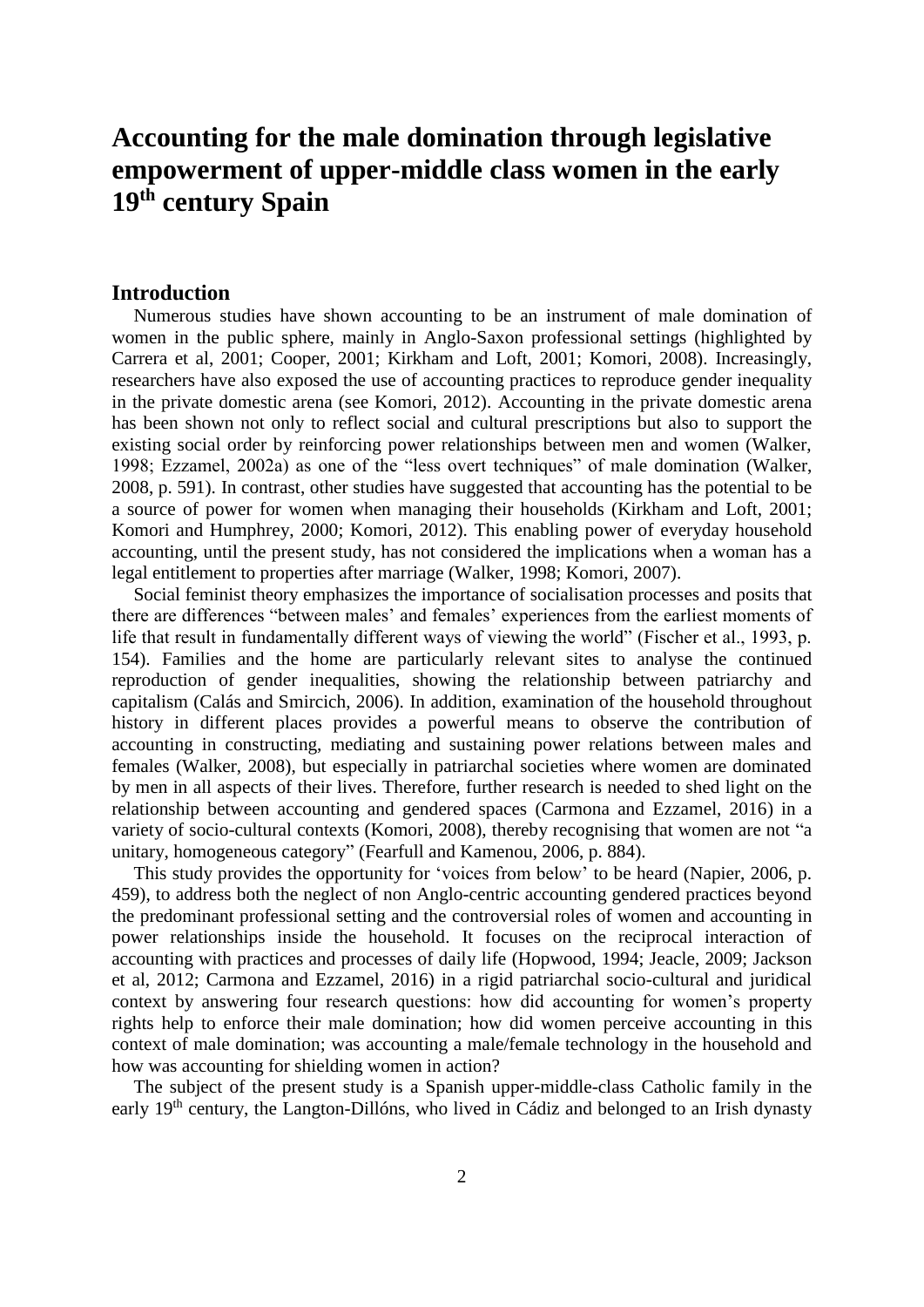which took up residence in Spain from the early 18<sup>th</sup> century. The family enjoyed the profits from an overseas business for more than 40 years during the "Golden Century" (García-Baquero, 1972) of Cádiz which was the main port at the time for European trade with the Spanish colonies in America. This importance as a port meant that Cádiz was a place where state-of-the-art commercial and accounting practices could be acquired (Capelo, Araújo and Álvarez-Dardet, 2005). Examination is mainly focused on the period when the family's socioeconomic status was seriously threatened because of the War of Independence between Spain and France (1808-1814).

There are a number of contributions of this study. Firstly, it recognizes accounting as a social practice present in the diversity of daily routines experienced by people who inhabit different spatial and historical settings, and the role of accounting in shaping the lived experience of men and women (see Carmona and Ezzamel, 2016), most especially at times of major transition in a woman's life and those of their relatives. The research highlights through actual practices the potential of household accounting to reflect and reinforce a private patriarchy, thereby reaffirming existing gender divisions, at a time when it was usual for women to have little economic power. In particular, this research shows the impact of differences between the legal prescriptions of Anglo-Saxon countries and Spain during the early 19th century. Contrasting with the Anglo-Saxon contemporary context, in the period studied the Spanish law preserved a woman's property rights, guaranteeing recovery of properties owned by her before marriage should the marriage break up and be legally annulled or the marriage was dissolved upon the death of the husband. In this context, women had a presence in household accounting as a creditor or debtor, in a similar manner as men. Although women were not necessarily economically defenceless, mostly they played a limited role in accounting which was centered mainly on providing expenses receipts. Accounting practices of men contributed to maintaining and legitimizing the social order where women were subjugated by males. Men controlled properties and exerted a protective role over women who were confined to the household where they exerted a stewardship role.

The structure of the paper is as follows. Firstly introduced are the theoretical insights and methods used to understand the cultural and legal setting, as well as the implications of accounting practices in the early 19<sup>th</sup> century Spain in relation to both the property rights of married women and their households. This is followed by a brief history of the Langton-Dillón family and its move from Spain to England, which identifies the attitudes and responsibilities of the Langton males towards women at this time of great upheaval and uncertainty in the family. Next the paper provides the evidence obtained about gender and accounting in the private domestic arena. Finally, the conclusions are presented.

#### **Feminist social theory in context**

There is not one overarching theory capable of explaining gender divisions everywhere (Thane, 1992). Thus, different theoretical perspectives help to explain gender differences (Calás and Smircich, 2006; Haynes, 2008). This study gives particular emphasis to the perspective of feminist social theory which considers that women and men are subjected to socialization processes throughout their lives that result in different ways of viewing the world and in them behaving differently (Fischer et al., 1993). This perspective argues that gender differences are socially constructed and affect women's and men's perceptions and decisions, but also through the micro-processes that constitute social structures (Calás and Smircich, 2006) such as those occurring between individuals inside families.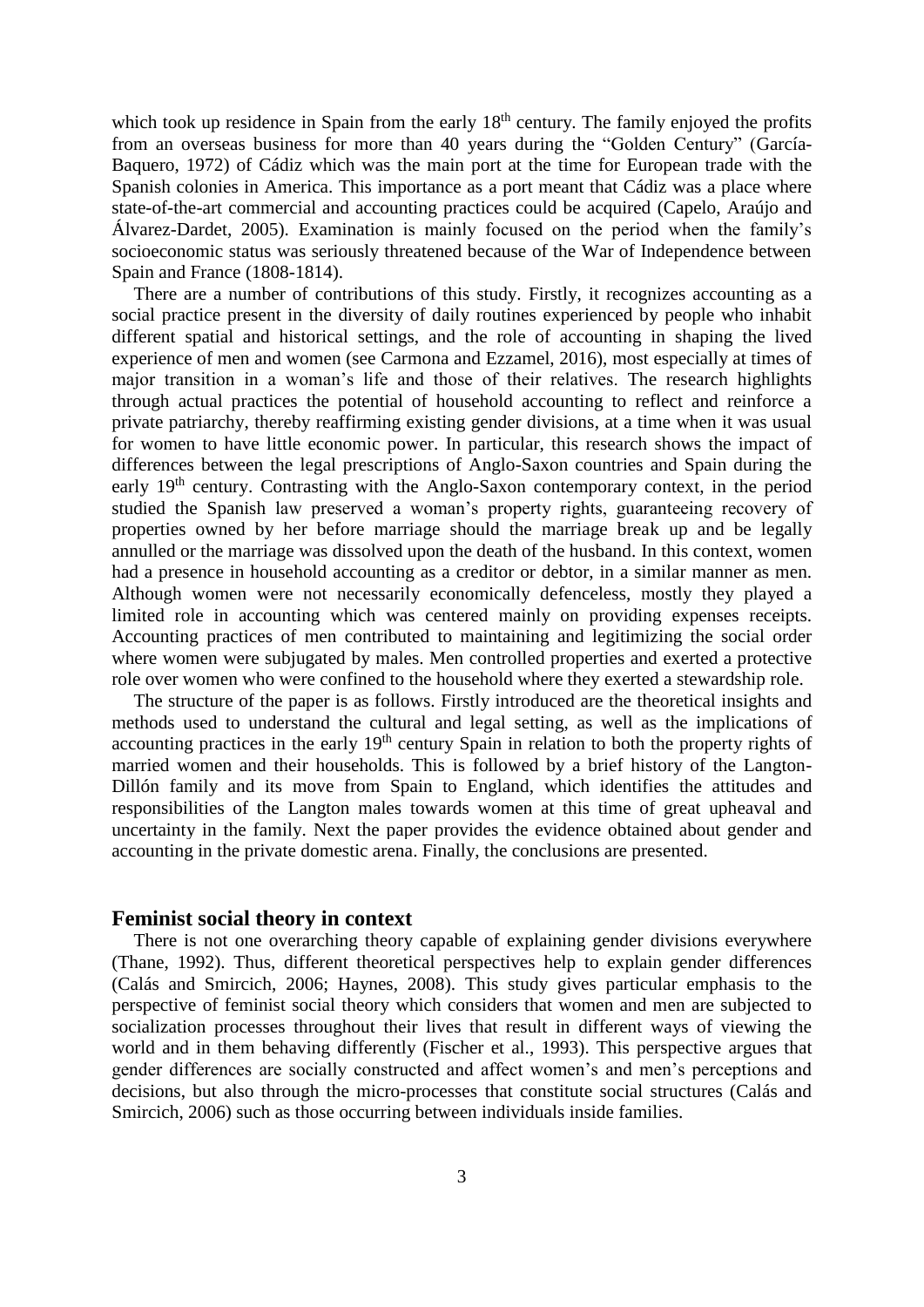Gender(ing) is a continuous process which is performed in everyday practice through the daily construction of gender identity. Gender behavior reflects the particular contexts in which it is developed, rather than there being a universal identity for a woman or a man, although there may be common features (Haynes, 2008). Gender identity is transformed into the everyday life of women and men in a space that matters, a space that is not neutral and that is the materialization of the socio-cultural norms that affect gender performance (Tyler and Cohen, 2010; Panayiotou, 2015). According to Tyler and Cohen (2010, p. 195), space matters "both in terms of its meaning, and also in the sense that it continues to embody –to materialize– socially significant aspects of identity, of social interaction and, perhaps most notably, of power relations". In all time periods, these rules and power relations are expressions of specific historical developments. Thus, to understand the meaning of space and how it materializes these rules and relationships it is first necessary to understand its specific social, political and cultural context.

In context of the early  $19<sup>th</sup>$  century western Europe the house was a space for confining women, a place where they were separated from the public sphere and the workplace, which were reserved for men. In the Ancien Régime, women in Spain were forced to obey and to be legally and economically dependent on men. The figure of La Perfecta Casada (The Perfect Wife) in the seventeenth century, as exemplified in the work of Fray Luis de León (1583) where he claimed that a woman should serve her husband, raise children, do domestic tasks, be hardworking and spend less, indicates the expectations of the rigid patriarchal Spanish society. Although the situation changed later, the archetype of woman as the "Angel of the Home" was maintained in the new social model of the  $19<sup>th</sup>$  century for the bourgeois woman, for whom the house was to be her ideal space where she worked to protect the family as the main part of society (Cantero, 2007). The Enlightenment fostered the concept of the immediate family which "consolidated itself within the interior of the great traditional familyas-alliance" (Foucault, 1980, p. 173). Concerns about the well-being of the population were increasingly used to justify governmental intervention in the lives of families, the king's authority in Spain being reaffirmed through the father's role as the source of authority. More than ever, the family became the main element for both social and political organization. Especially important in this sense was Antonio Arbiol's work, La familia regulada (The ruled family), which was reprinted more than twenty times after the first edition in 1704. In this book the author rendered the Catholic doctrine regarding the family, considering it as a hierarchical institution overseen by the father and husband and where unequal relationships took place (Irigoyen, 2011).

#### **Accounting for gender**

Accounting is not gender neutral but instead is both gendered and gendering (Carmona and Ezzamel, 2016). Studies by Komori (2008, 2012), Lehman (2012) and Carmona and Ezzamel (2016) provide useful insights about the current state of accounting research on gender and the need to deepen further our understanding of the interrelationship between accounting and gender. More specifically, until recently, the literature on accounting and gender has mainly focused on professional accounting occupations in predominantly Anglo-Saxon settings. Research has shown that particular occupations and practices may have gendered identities that can change over time and across different contexts (Kirkham and Loft, 1993; Robert and Coutts, 1992). It has also been suggested that accounting can be a means of building a (non)gendered world (Parker, 2008). Several factors have been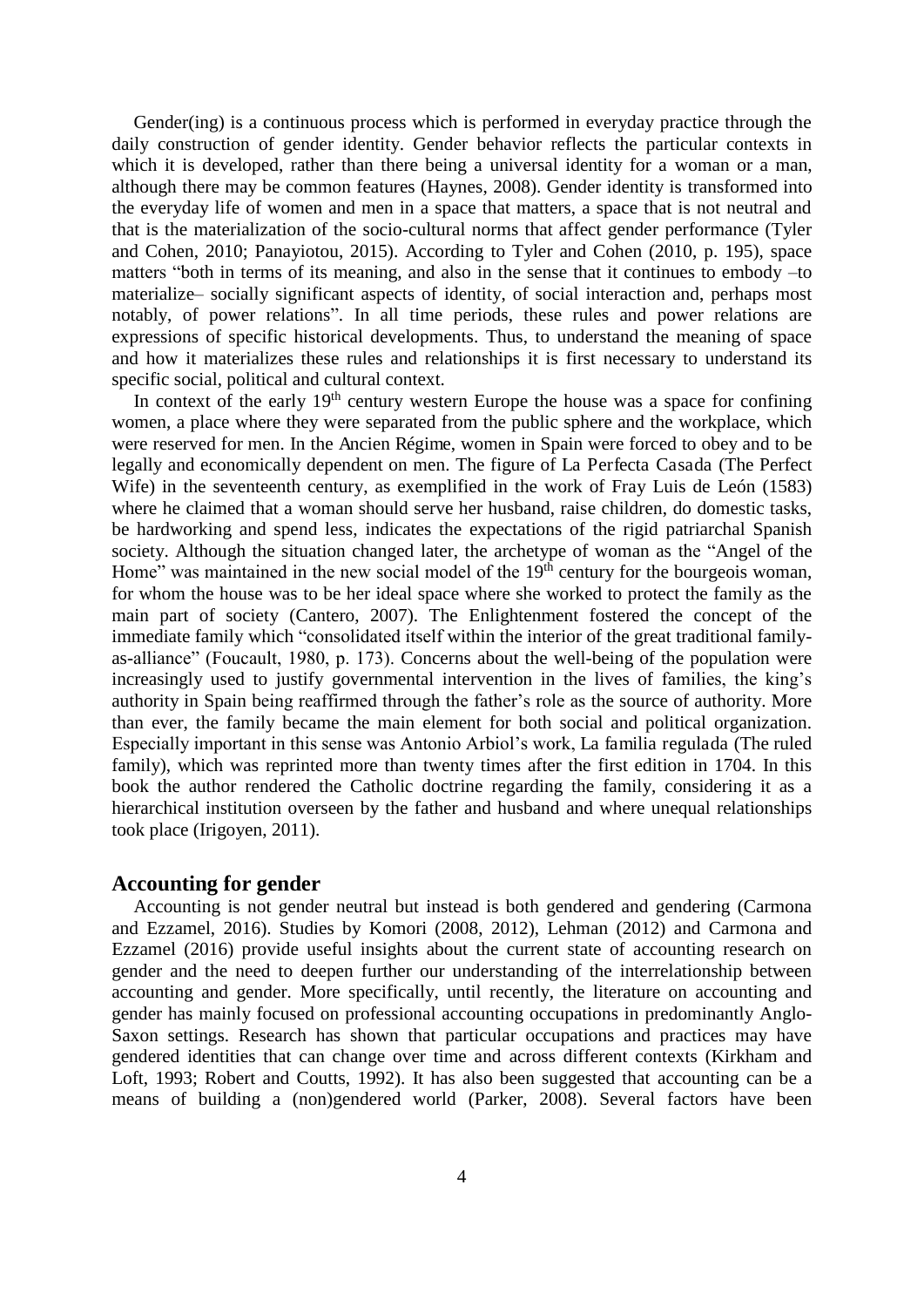highlighted as reinforcing gender practices affecting the advancement of a woman's career in accounting, including: cultural values regarding the expected family roles of men and women (Anderson-Gough et al, 2005); stereotyping (Ciancanelli et al, 1990; Kim, 2004; Komori, 2008; Duff, 2011); dominant language and discourses (Cooper, 1992, 2001; Kim, 2008; Dambrin and Lambert, 2012); government regimes and religion (Carrera et al, 2001); and class, race and other specific circumstances of the women studied (Hammond and Oakes, 1992; Hammond, 1997; Gallhofer, 1998; Kim, 2004; Fearfull and Kamenou, 2006). Amidst this research, accounting remains under-researched as a gendering practice.

Hines (1992) and Dillard and Reynolds (2008) suggest that the potential of accounting for perpetuating gender inequality comes especially from its ability to perceive and communicate the world through a masculine lens, showing the world as rational, logical and analyzable in a cold framework. In contrast, it is suggested that the presence of a more feminine perspective could promote a more informal and closer process of accountability (Oakes and Young, 2008), at the same time allowing women a successful experience in the accounting profession (Komori, 2008). Reflecting the present stereotypes or prejudices regarding the capabilities of women, "rather than being a professional accountant, society expects women to be the 'household accountant', and/or the wife attentive and understanding spouse of the chartered accountant" (Dambrin y Lambert, 2012, p. 8). However, the role of women in household accounting has not been always the same either over time or in different contexts.

Throughout studies of the home, gender has been shown to be a major factor linked to domestic accounting. Numerous studies have provided historical evidence, predominantly based on instructional texts, books and other secondary sources, of women's subjugation through the application of accounting technologies focused on restraining extravagant expenditure and/or confining women to the home (Walker, 1998, 2003; Komori, 2007; Walker and Carnegie, 2007). The literature also recognises cases in which accounting did not contribute to the domination of women but instead was the means to empower them (Carnegie and Walker, 2007a, 2007b; Komori and Humphrey, 2000; Kirkham and Loft, 2001; Komori, 2007, 2012). Regardless of gender, studies have also identified the relevance of household accounting at critical junctures in an individual's life, such as marriage, the birth of children, death and the impact of financial constraints on the family economy (Walker and Llewellyn, 2000).

Social feminist theory recognizes the relationships between patriarchy and capitalism. In a patriarchal context, the centralization of household money management under the control of the male would imply power differentials in decision-making with respect to the household's resources and, subsequently, potentially differences in living standards of the husband and wife. These latter differences are especially evident in those households where males manage and control the money through the housekeeping allowance system whereby husbands give their wives a fixed sum for housekeeping expenses and retain control of the remaining money (Vogler and Pahl, 1994). This not only confers great power on the male but also allows the opportunity for the male to engage in activities denied dependent women. Accordingly, the role of household budgeting and the associated accounting are critical for the allocation of family expenditure by which male priorities can be introduced and given pre-eminence and, thereby, provide the potential to enshrine and perpetuate inequalities of gender to reinforce existing domestic power relations (Walker and Llewellyn, 2000; Walker and Carnegie, 2007).

Studies of household accounting and gender have focused mainly on Britain, USA, Australia and Japan across different periods. They have shown that patriarchal ideologies are not universal (Calás and Smircich, 2006) and that both patriarchal ideologies and their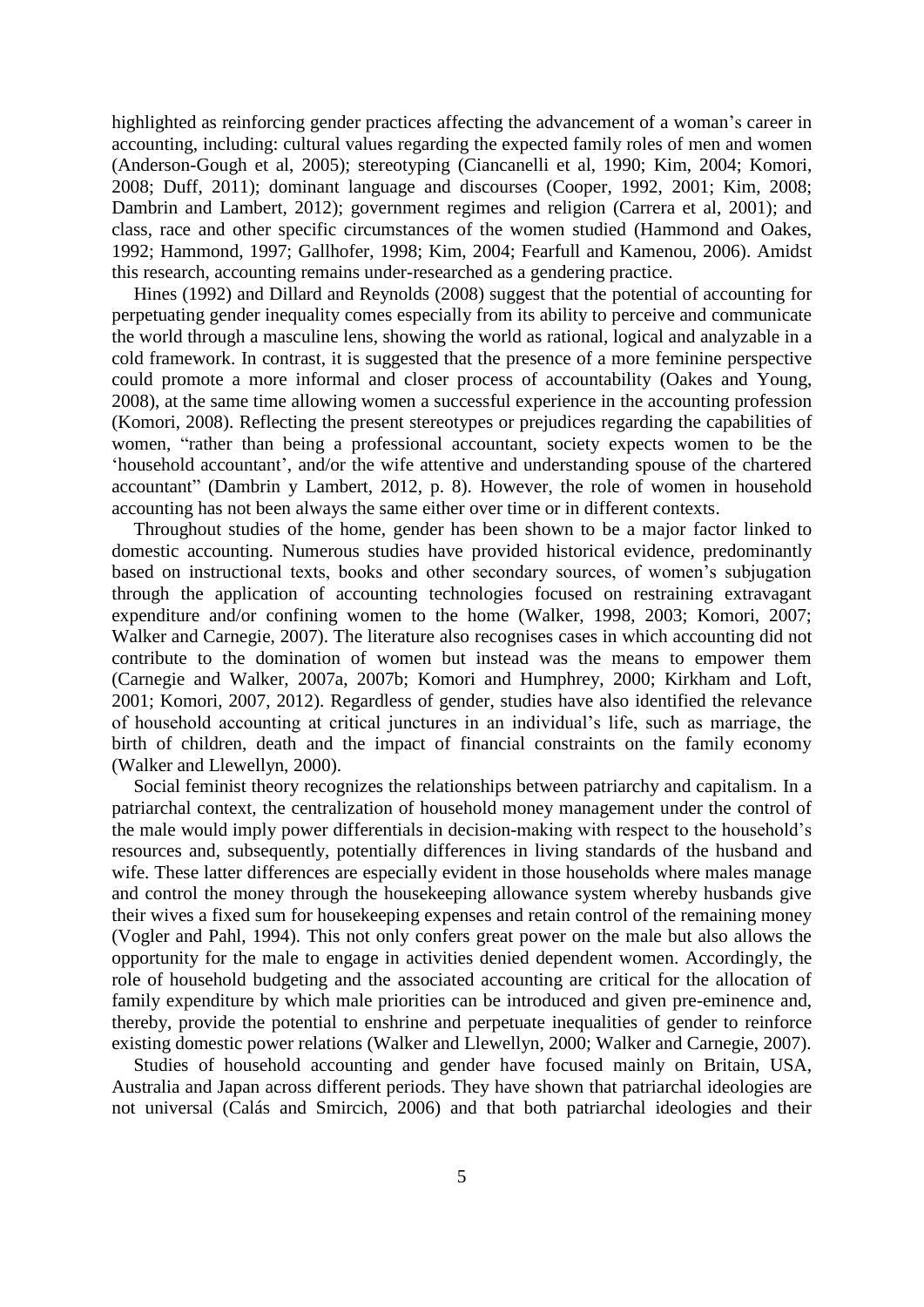practices differ over time and place, adapting to economic, social, political and cultural changes (Walker, 2003). However, the existing literature has not yet considered the potential of accounting in a patriarchal context where married women preserved their economic rights, such as Castilian women at the end of the Ancien Régime. The study of this specific context of male domination will provide the means to establish whether accounting contributed to enforce or weaken the private patriarchy in an environment where women had major opportunities to access and control economic resources.

#### **Methodology**

This work utilizes a qualitative research methodology based both on a historical interpretative perspective, sensitive to the context (Merino and Mayper, 1993), and on a longitudinal case study of a family to examine the role of accounting in the everyday lived experiences of women and men (Carmona and Ezzamel, 2016) and, hence, to "make visible the informal and invisible processes of segregation" (Calás and Smircich, 2006, p. 305). Recognising that "women" is not a homogeneous category (Hammond and Preston, 1992), the Langton-Dillón family is viewed as an outstanding example of the Spanish upper-middleclass at the time whose women had economic and property rights which were in direct contrast with those of women in the poorest classes. These unusual property rights required that the women had access to notarial and accounting information to verify and protect this patrimony (Ortego, 1999).

Several archives have been consulted including, in Spain, the Archivo Histórico Provincial de Cádiz (AHPC) which contains a particularly important document, the will of the head of the Langton-Dillón family, Miguel Langton Careu (hereafter MLC). The primary sources used date from 1809 onwards, although they contain information referring to the entire period which is the concern of this work. In England the Bath Record Office (BRO) has preserved documents of the Langton-Dillón family and correspondence between male members of the family, both personal and business related. The large number of letters which have survived has facilitated an in-depth study of the people who were affected by accounting calculations, thereby reinforcing the microhistorical character of the study (Carnegie and Walker, 2007b). Moreover, these same records have made it possible to know who collaborated in family accounting and the purposes for which it was used. The Worcester Record Office (WRO) in England also contains relevant notarial documents, with a solid accounting basis, related to the distribution of MLC's inheritance. Accounting was a prominent daily activity in the household with which the women developed strategies to defend their economic interests (Fernández, 1997a). Accounting was very important both for the family's business, especially for the head of the family who was proud of his honesty in business, and for family life. Primary evidence such as correspondence (Vickery, 2006), together with notarial and accounting documents, and most especially wills of deceased males, provides the means to hear the voices of the women to gain access to their true feelings and perceptions regarding male domination and the role of accounting in perpetuating and challenging this dominance (Hanna, 2003).

The period investigated begins when Miguel Langton Careu married María Dillón in 1766. After more than 40 years of partnership, during which they enjoyed the profits from MLC's business, the family entered a critical period for its socioeconomic status during the War of Independence between Spain and France. The war forced most of family to flee far from Cádiz in 1809 to Bath in England. Soon after the Spanish State seized the properties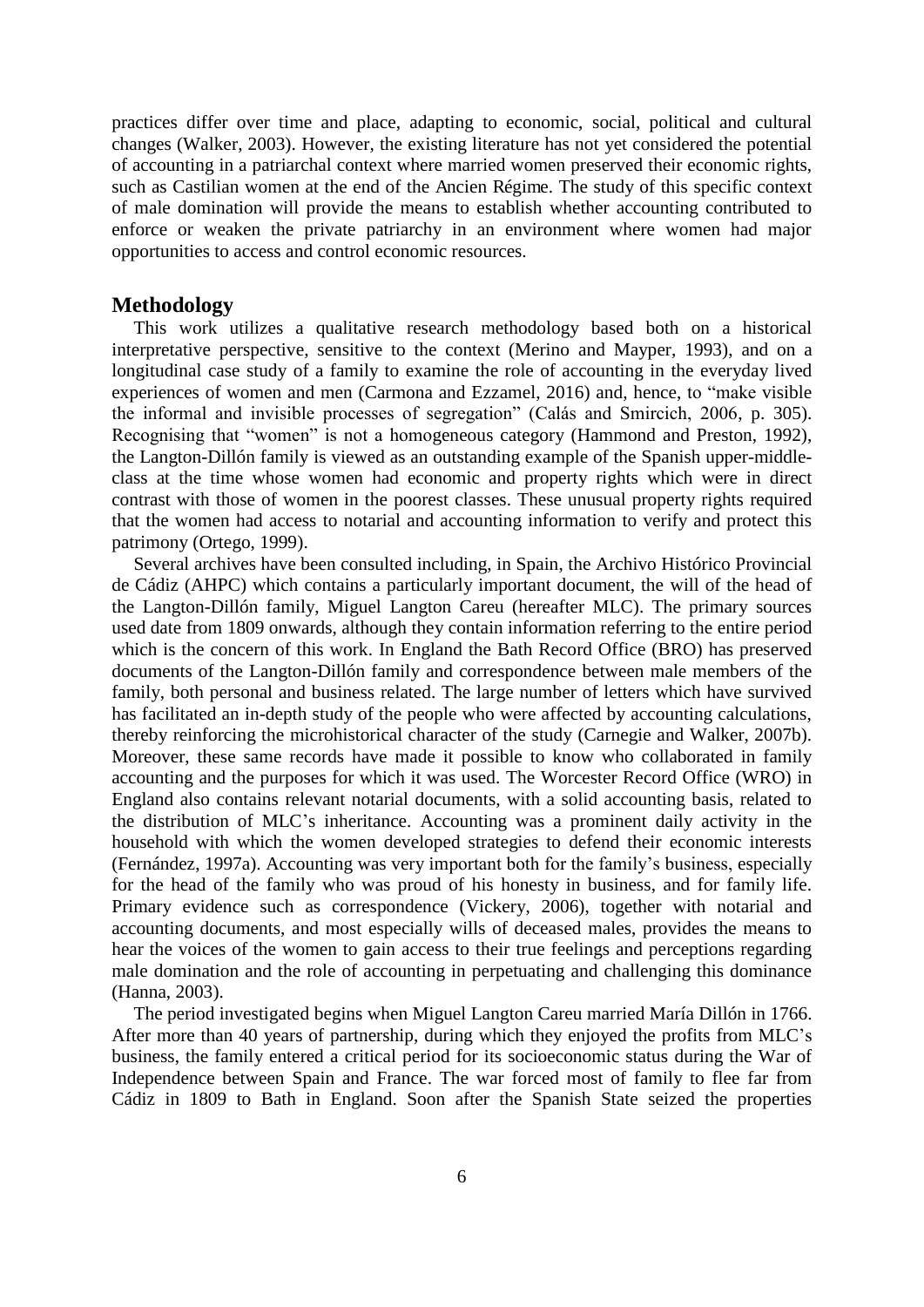belonging to the, then, late MLC as a result of the strong connections three of his sons-in-law had with France. This period ends in 1816, coinciding with the distribution of the inheritance previously sequestrated by the Spanish authorities.

### **The Spanish context of the early 19th century**

At the beginning of the 19<sup>th</sup> century, when the Ancien Régime still persisted, Spanish society was structured according to money and personal and kinship relationships. Under these circumstances, lineage or family interests prevailed over those of the individual, especially if this threatened the financial well-being of future generations with the subsequent loss of social status (Soria, 2007). In this patriarchal society, women were considered as physical, intellectual and morally inferior beings. Women were holders of their family's honour and, thus, their impoverishment could damage their family's reputation. This supposed weakness and vulnerability justified the deployment of a monitoring and protection system in which men's authority was unquestionable (Ortega, 1997). The contemporary law in force in Spain at the time, and more specifically in Castile where the Langtons lived, reflected the social structure of the time, thereby helping to reproduce it (Irigoyen, 2011). It reinforced the inferior status of women by preventing women from taking responsibility for their husband's debts.

The perception of women as inferior to men in the early  $19<sup>th</sup>$  century was re-enforced by the Roman Catholic Church whose Judeo-Christian beliefs emphasized a woman's moral defects (Capel, 1995). In a Catholic country such as Spain, the Church preached the submissiveness of wives, resulting in the confinement of women in the household, except for participating in charitable actions (De Giorgo, 1993). A century later this was still evident in Spain when the 1938 Working Rights Act, drawing on Catholic doctrine, enacted the "liberation of married women" from manufacturing workplaces so that they could raise their children and take care of their household (Fagoaga, 1963).

Male control of women in Spain in the early  $19<sup>th</sup>$  century was mainly enforced through the institution of marriage which was in practice a contract that allowed women to move between families: from their family and their subordination by their father to their subordination by their husband (Pérez et al, 1994). As head of the family a woman's father could determine who his daughter could marry to ensure that it was consistent with the family's social status. When married, the woman would then be under the control of her husband (López-Cordón, 1982; Irigoyen, 2011). Only widows could act as an independent person in their own right. This gave widows economic and moral power when they were named executor in their husband's will and guardian of their children (Lavrin and Couturier, 1979). Even then, however, women enjoyed fewer prerogatives than the pater familias, needing the protection of a close male relative (Ortega, 1997).

In Castile, where the Langton family lived for many years, matrimonial law had been regulated since the 14th century by the Código de las Siete Partidas. This and the Regulations of Toro of 1505 (Leyes de Toro), in force during the period studied, regulated matters such as the dowries which the bride's family were expected to provide. This latter regulation also considered the amounts that the husband was expected to give as a matrimonial bond to ensure that the bride would be allowed to live at a standard previously provided by her family. In 1805 the Novísima Recopilación consolidated long standing laws relating to economic issues emerging at the time of marriage and affecting married women's patrimony. The Novísima Recopilación established, depending on their wealth, the maximum dowry that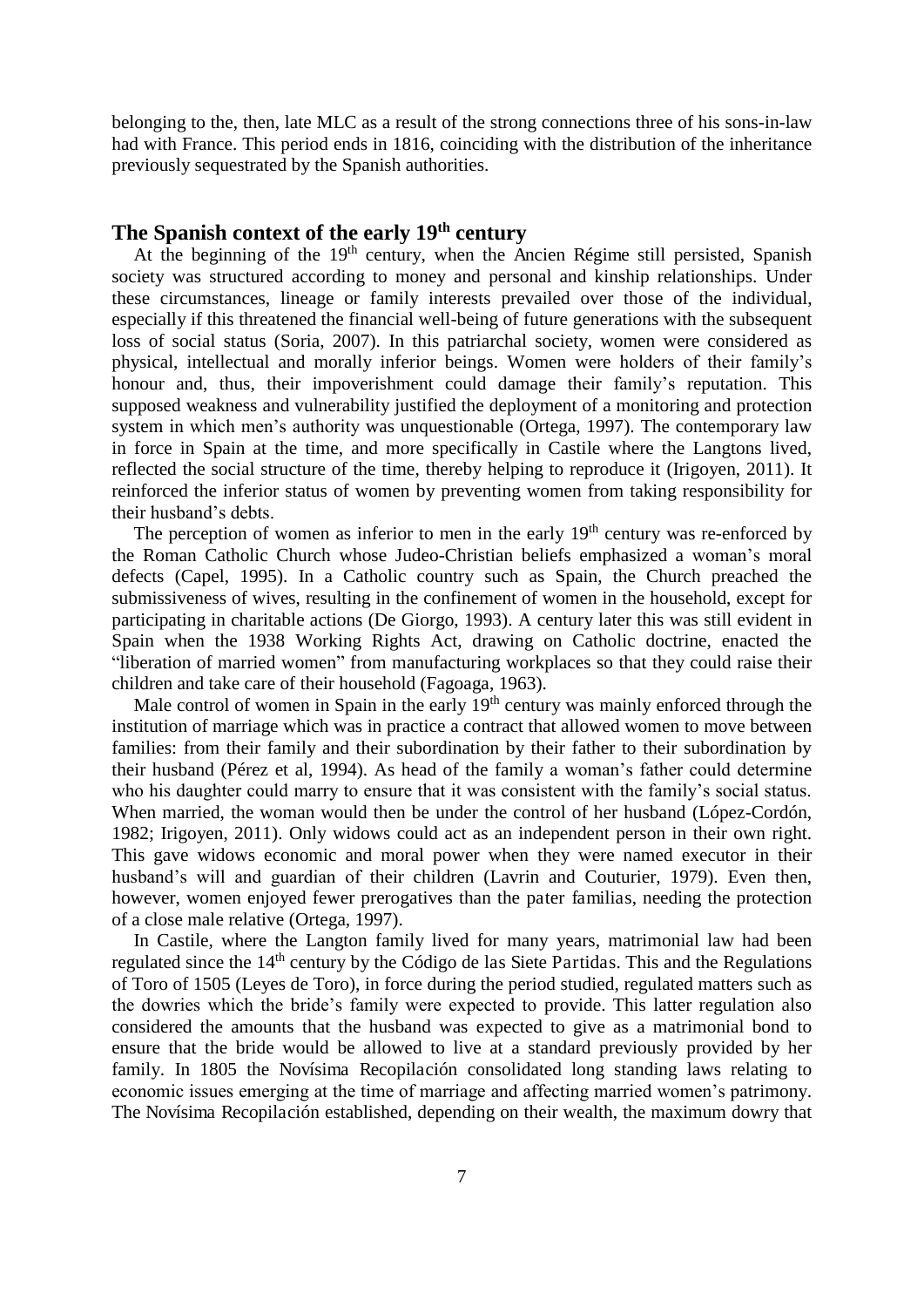a father was expected to give to his daughter and that the groom could not provide as a matrimonial bond more than one tenth of his wealth or that the total expenses of the wedding could not surpass one eighth of the dowry received.

A married woman's economic rights were assured through the abovementioned regulations. Although appearing to protect these interests, the regulations were really meant to safeguard those of the family. Thus, when a woman married and her dowry and other private patrimony were given to her husband, he obtained the right to manage his wife's personal property. Any decision that a married woman made about her property would have required her husband's consent. In return for the power given to the husband over the marital properties he was expected to guarantee to meet his wife's needs. If the husband mismanaged a woman's property the Spanish regulations provided the opportunity for the wife to demand from her husband the return of the dowry to allow her to use this to provide for her household and family. With the family's well-being directly linked to the husband's status, if the husband died the family in general and the wife in particular might be placed in a difficult financial position, exposed to demands from creditors (Ortega, 1997). In this case, the woman or her heirs would get back the dowry and the private patrimony brought when she married in preference to any other creditor, for the Spanish regulations gave the wife a tacit mortgage on her husband's properties for the amount of the dowry. Everything that the marital couple had earned and purchased throughout the marital partnership was to be divided equally between the spouses and allocated to the surviving spouse and the late spouse's inheritors. If the woman died without children, her private patrimony had to be returned to her family. This emphasized the importance of the wife's line of ascent and descent, and in particular the strength of the family group from which the woman came (Chacón, 1995). Ultimately, the regulations confined the woman within the limits of a traditional and authoritarian family group (Couturier, 1985).

With the death of her husband, a widow received her dowry, half of the marital properties and a fifth of her husband's personal assets which remained after payment of the funeral expenses and pious bequests. In the specific case of the dowry, the wife or her heirs would only recover its value in money if this was estimated at the time of the marriage, otherwise they would be entitled to a payment which reflected current values at the time of the claim. Therefore, to record and value both spouses' private property was of great importance for the couple and also for their families. A Castilian custom, eventually incorporated in the Novísima Recopilación, presumed that the property of both husband and wife would be common property unless one of them could prove that they were the owner. According to the regulations, daughters had the right to the same share as sons in their parent's wealth. Thus, the Castile inheritance legal regime signified for the middle-classes a mechanism to prevent the neglect of widows and daughters and the expectation that men would take seriously their responsibilities for their family (Ortega, 1997; Fernández, 1997a). This protective regulation regarding widows, although apparently caring for their economic independence, was meant to ensure that they would not be impoverished, a situation which could also have affected the social standing of her family (Lavrin and Couturier, 1979). This also regulated the disposition of woman's goods after death, requiring that married women make a will (Goody, 1983).

The period studied was also characterized by a series of ideological and social changes promoted by the Enlightened thought which were echoed by mass media of the time. In the first half of the 18<sup>th</sup> century the publication Defensa de las mujeres (Women' defense) by páter Feijoo had launched an intense debate about the underestimation of a woman's intellect. At the time it was not uncommon for women who were part of the gentry to know how to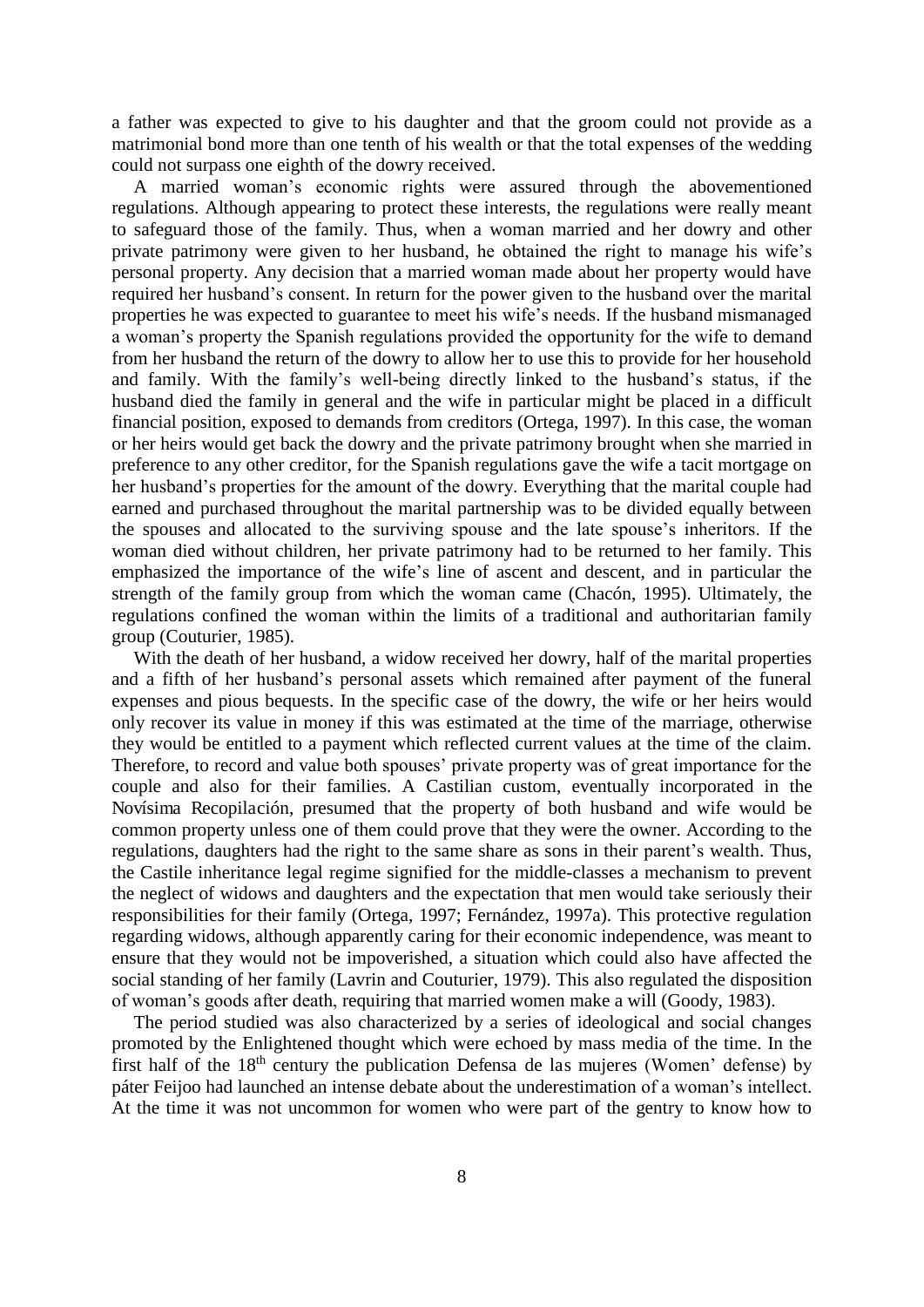read, something which was very unusual for Spanish women in other social classes. To be able to write was even rarer among women (Ortega, 1997). According to Josefa Amar y Borbón (1790), the most renowned Spanish woman of the Enlightenment, with an education wives could manage better their household, promoting both their family's prosperity and that of society in general (Amar y Borbón, 1790). This well-informed wife is suggested as the ideal partner for a man involved in his business, in a similar way as Grey (1994) described the modern well-packaged wife. Josefa Amar y Borbón recommended that women should ask their daughters and servants for accounts, working out the total household expense of the year and balancing the expenses with the incomes. At the same time, these new ideas about women's intellectual capacities opened a subsequent debate regarding women's opportunities to choose a husband, thereby questioning the matrimonial institution as had been traditionally conceived (Ortega, 1997). The model of woman educated in a discrete, modest and frugal way began to emerge, in contrast to the aristocratic ideal of idleness and superficiality (Capel, 1995). Coinciding with these changes in the perception about women's capacities and marriage, in the years 1763-1764 the first Spanish female journal had been published, La Pensadora Gaditana (The Thinking Woman of Cádiz), in Cádiz and Madrid which demanded a woman's right to think and express her ideas, linking this possibility to "the freedom of a life without the terrible fastening of the marriage" (1786, p. 11). This was at a time when, from 1776, a series of royal regulations reinforced the protection of the father as unquestioned head of the family (Fernández, 1997b).

In maritime cities involved in overseas transactions, the participation of the wives of traders in family business management was very common during the long periods when their husbands were absent. In Cádiz, this implied that women belonging to the mercantile elite broke with their traditional role, until then associated with personal discretion and separation from the male world and the public sphere. Thus, in Cádiz concealment of women, which would involve the separation of areas at home into different places for women and men, gradually disappeared in the merchant class. This greater social openness is also evident in the new composition of dowries, very often directed towards objects dedicated to female ornament at that time (Fernández, 1997a). While representing their husbands in mercantile activities, these women associated with professionals and became familiar with legal issues such as the protection of their property rights. Fernández (1997a) mentions the cases of two women from Cádiz who, worried about the economic future of their families, confronted their husbands when they saw their property rights threatened. One feared that her husband's business would exhaust her dowry while the other discovered that her husband intended to deprive her of her rights as a widow through his will.

Spanish society at the time, conscious of the economic vulnerability of widows in general, tried to respond to their needs (Ortega, 1997). In the case of the widows of traders, the proceedings to liquidate the husband's business and to distribute the inheritance was long and expensive. The need to recover the assets which existed overseas, as well as the disrupting effect of wars, might prolong the process for years, thereby threatening a wife's status and sustenance. In Cádiz, concern about the necessities of women, together with the incursion of Cádiz women in the public sphere, prompted traders in the late  $18<sup>th</sup>$  century to develop patriarchal strategies which included increasing legacies that benefited daughters, granddaughters and nieces (Fernández, 1997a). Also, by means of ecclesiastical projects such as the Hospitalidad doméstica (Home Hospital Care), which were dedicated to caring for the destitute and sick in their homes, widows were expressly considered among those possibly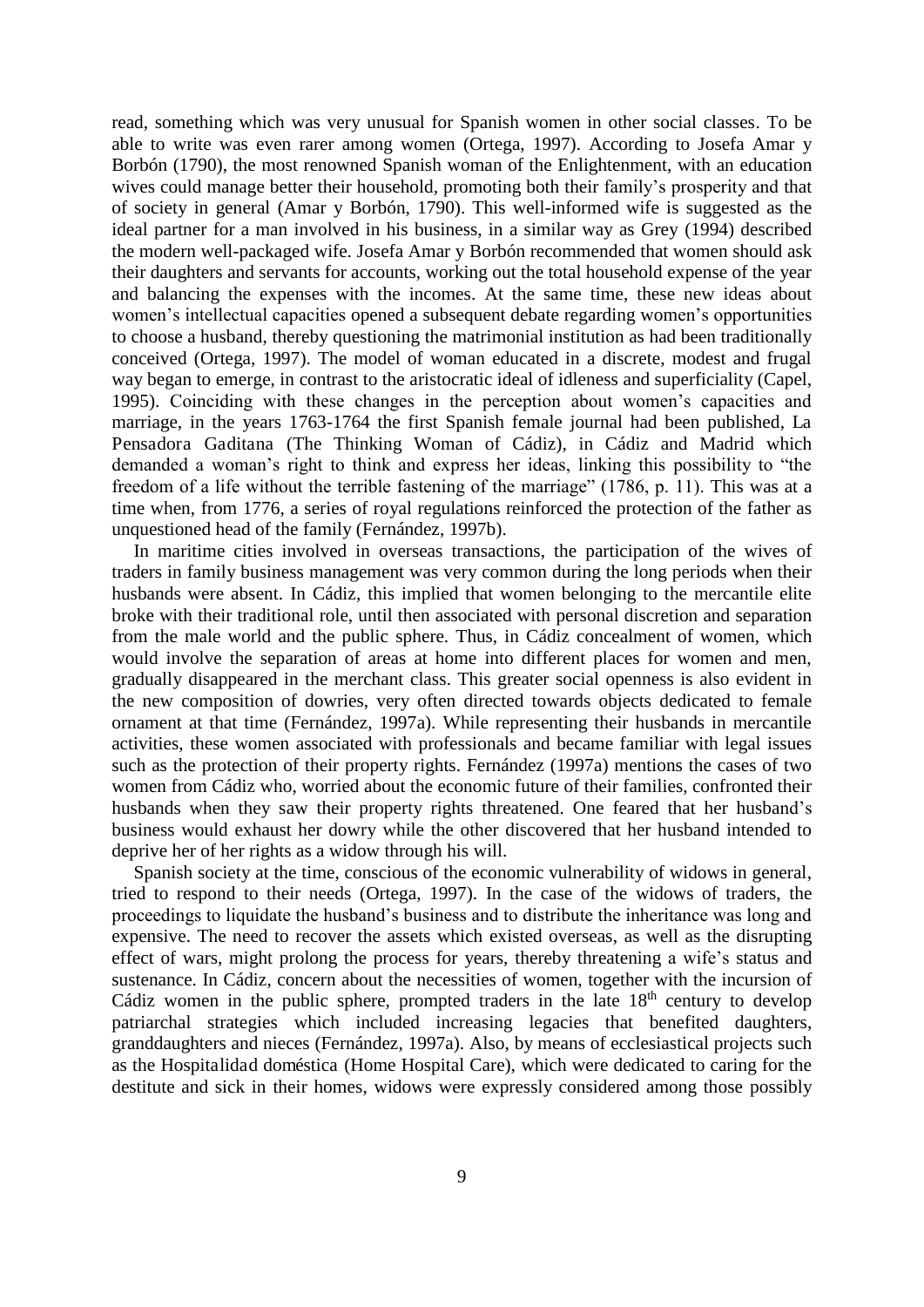needy of this care (Capelo, 2014) . Both measures sought to avoid honorable women having to leave the private sphere searching for resources should their husband die in poverty.

#### **The Langton-Dillón family**

<u>.</u>

The first antecedents of the Langton-Dillón family in Spain can be traced to Lorenzo Careu, a successful trader from Ireland who had set up his business in Cádiz in the early years of the  $18<sup>th</sup>$  century (Fannin, 2003). He had also sponsored the construction of a house in Ireland for poor widows who were admitted to live "in seclusion and spiritual application for the service of God" (Will of Lorenzo Careu, 1766). To protect the future of this charity, Lorenzo Careu bequeathed the usufruct of several estates in Cádiz. In addition, he left money to two hospitals for women, one located in Cádiz and the other in the nearby town of Sanlúcar.

In 1736, Lorenzo Careu's daughter married Nicolás Langton, also a native of Ireland. Her father provided a 20,000 pesos<sup>1</sup> dowry which Nicolás Langton invested in his father-in-law's company (Fannin, 2003). Subsequently, Nicolás Langton's eldest son, MLC, joined his grandfather and father's company as a manager (Lario, 2000, p. 155). In 1758 MLC married María Elena Wadding, who died in 1763. The couple had three daughters, all of whom died young. In 1766, MLC married María Dillón and produced, as Figure 1 shows, a large number of children, four of whom outlived their parents.

<sup>&</sup>lt;sup>1</sup> In the period studied, the legal currency in Spain was the real de vellón. At that time there was a money of account, the peso, equivalent to 15 reales de vellón. The letters written by the Langton-Dillón family in 1810, for example, refer to a rate of the pound in relation to the Spanish currencies, around 95 reales de vellón more or less, which was a little more than 6 pesos.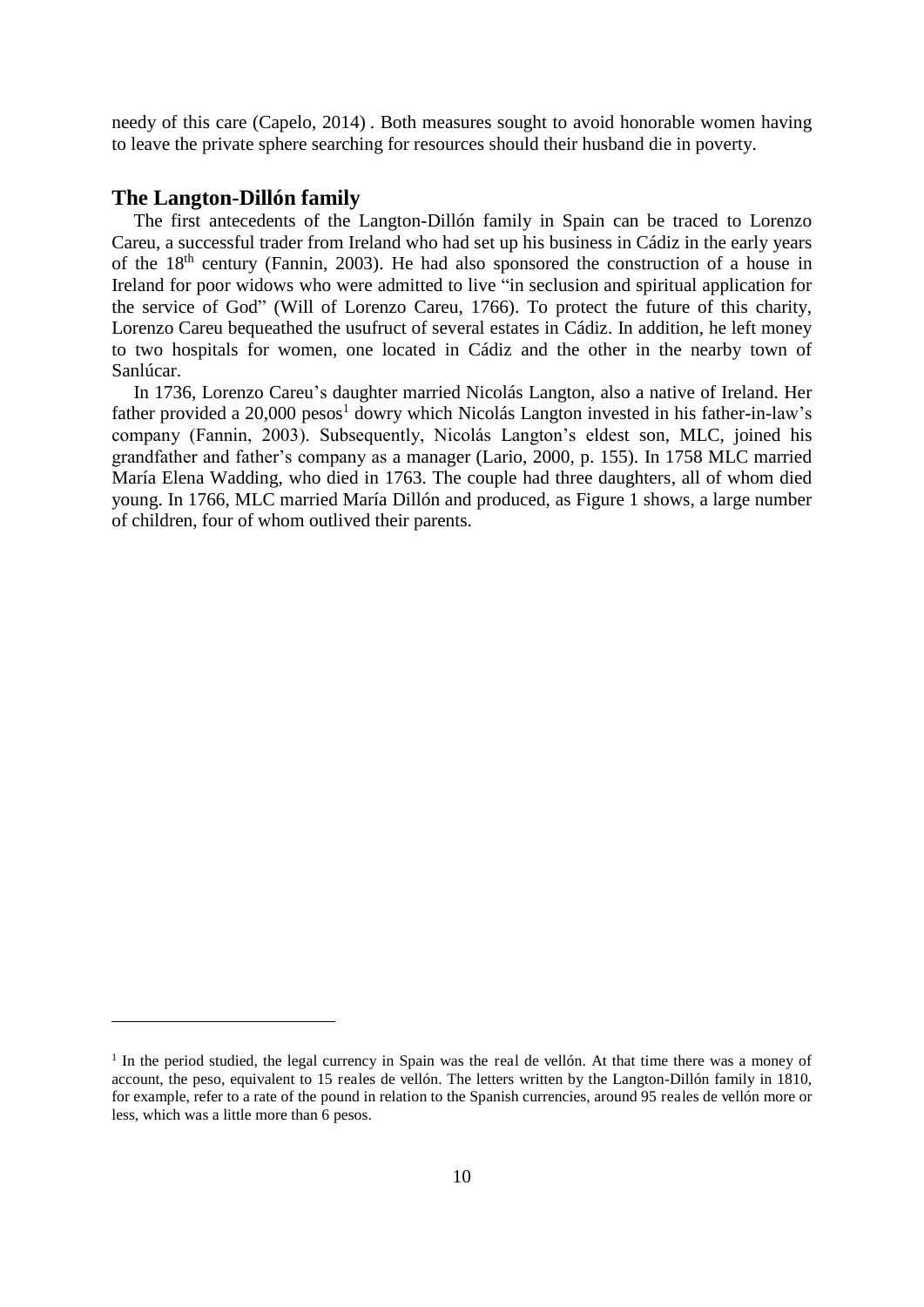

Figure 1. Langton-Dillón Family tree

Source: Miguel Langton Careu's will (February 3rd, 1810, Disposiciones Testamentarias de Cádiz, Protocolo 1711, AHPC).

Until 1809, the highly profitable nature of MLC's business meant that the Langton-Dillón family enjoyed high living standards. However, in 1809 when it became certain that Cádiz would soon be under siege by the French most of the family was moved from Cádiz. Only MLC stayed in Cádiz with the object of closing down his business. María Dillón and MLC's granddaughter, Fanny Brun, escaped to Bath with Miguel Langton junior (ML junior hereafter) who spent long periods in London working as a volunteer for Spain. One of the daughters, Carmen Langton, accompanied by her six children, also provisionally took up her residence in Bath next to her family. Other Langton daughters, linked to France by their marriages, took shelter either in France or in Spain far away from the family nucleus established in Bath (see Figure 1). Meanwhile, ML junior acted as protector of all the women in the family now living in England.

When the family settled in Bath, ML junior was in his late twenties and was experienced in commercial business and accounting. ML junior and his father corresponded until the latter died in 1810, these being the only letters sent by ML junior that are preserved in the archive<sup>2</sup>.

<u>.</u>

 $2$  The remaining letters are available because ML junior himself copied them in a letter-book.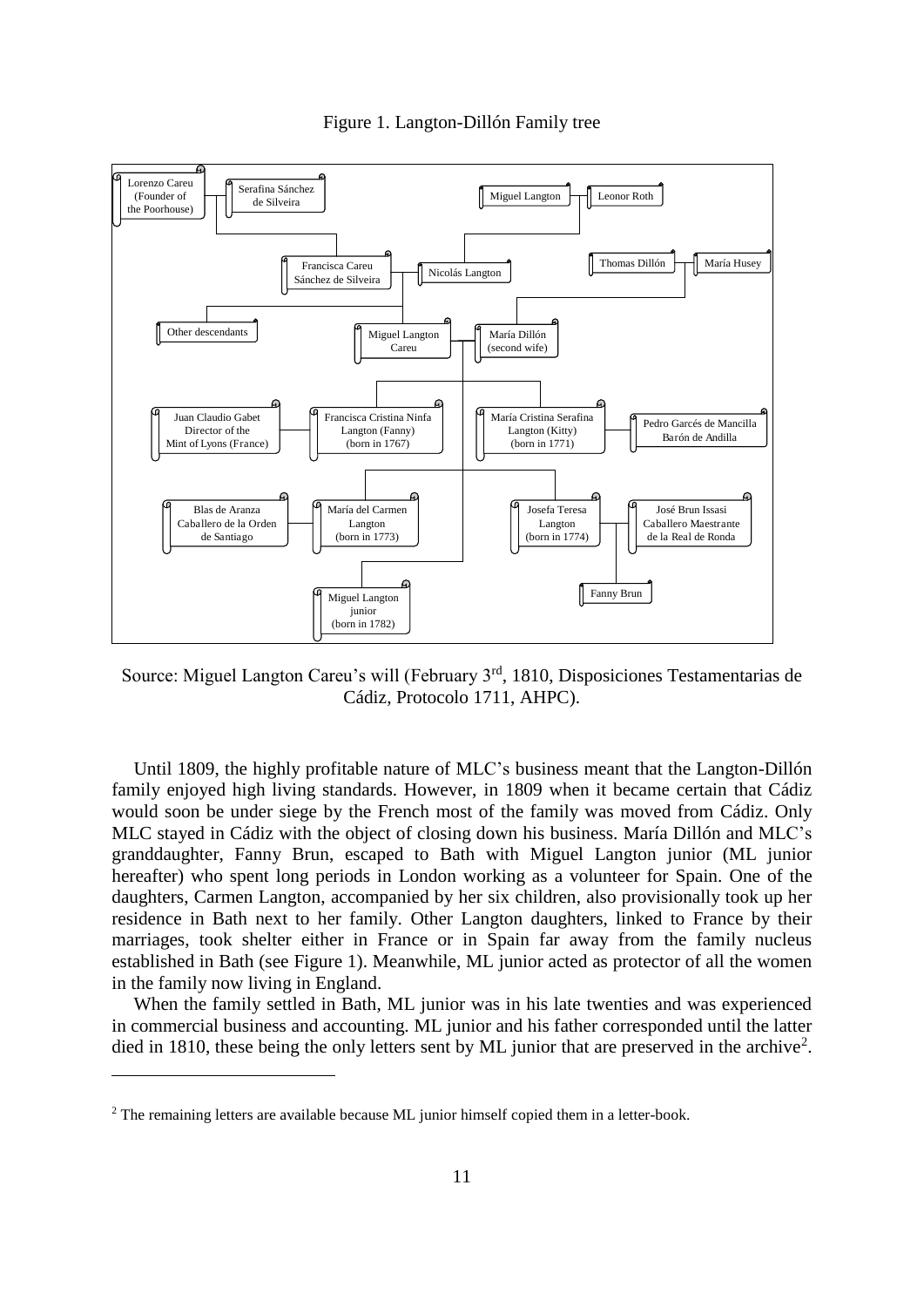Apart from their content, these letters are also of some interest as an example of the dominating and dominant position of the Langton men. This can be clearly seen even in the most seemingly unimportant aspects of life, such as the way in which paper, a scarce commodity during these times of war, was used. An examination of letters by ML junior to his father indicates that there was an unequal sharing out of the writing paper between the different members of the family who were resident in Bath. In contrast to ML junior's writing, which occupied almost the complete piece of paper, the Langton women had to use the margins and spaces left by ML junior in his letters to MLC. Only María Dillón was permitted occasionally to occupy a preferential place on the piece of paper, writing at the beginning of the letter or in the middle of ML junior's writing.

Carmen Langton and Fanny Brun's complaints about their inability to have their own paper to write to Cádiz were persistent. This, as Thane (1992) notes, could be seen as an example where the agency of women was visible as they tried to lessen the domination over them. The insignificance of the women's discourse in the family correspondence compared to that of the men reflected and strengthened male domination, giving visibility to ML junior's perception about the capacities of women and that of the family and social hierarchy (Cooper, 1992; Ezzamel, 2002b). Most especially, denying the Langton women equal access to paper helped to effectively silence the Langton women, showing in this way "a disregard of their opinions, advice, expertise, and feelings" (Lehman, 1992, p. 265), making them less visible even in their narrow family environment and incarcerating them even more within gender tasks inside their domestic space (Kim, 2004). The writings of these women also show how the younger women were unhappy with this domination and social opacity.

#### **Accounting for women's property rights: enforcing male domination**

The female property rights emerging throughout MLC's first marriage became known through MLC's will given in 1798, when he specified his first wife's dowry as well as the value of her other personal patrimony. All these data, mainly obtained from accounting, allowed that he could calculated at that time the total amount that his first wife's only inheritor –his grandson Patricio Cruisse y Langton– should come into possession of. This amount should be delivered to Patricio when he got marriage or reached the full age, MLC having signed a promissory note before the notary for this concept the year before. This evidence shows the utilization of accounting to ensure that late woman's capital –initially preserved to protect her and calculated in detail– would returned to her own family group, flowing upwards or downwards.

The economic consequences of MLC's second marriage were found in his accounting records as well as in his last will given in 1810. At this time María Dillón became owner of her dowry and some MLC's gifts in jewels, her only capital at that time (see this entry in Figure 2), this amounting to 133,497 reales de vellón. However, there is no reference to a dowry statement. At the time of his marriage MLC also made note of his personal capital, 1,811,376 reales de vellón, resulting from different inheritances, half of the marital property in the first marriage and profits obtained during his widowhood. Later, he recorded in his accounting books any increase in his personal capital from the inheritances received from his parents and offspring from his first marriage<sup>3</sup>. As a result of these inheritances his wealth

<u>.</u>

<sup>&</sup>lt;sup>3</sup> In 1801 when Patricio Cruisse y Langton died without issue, MLC was his only heir.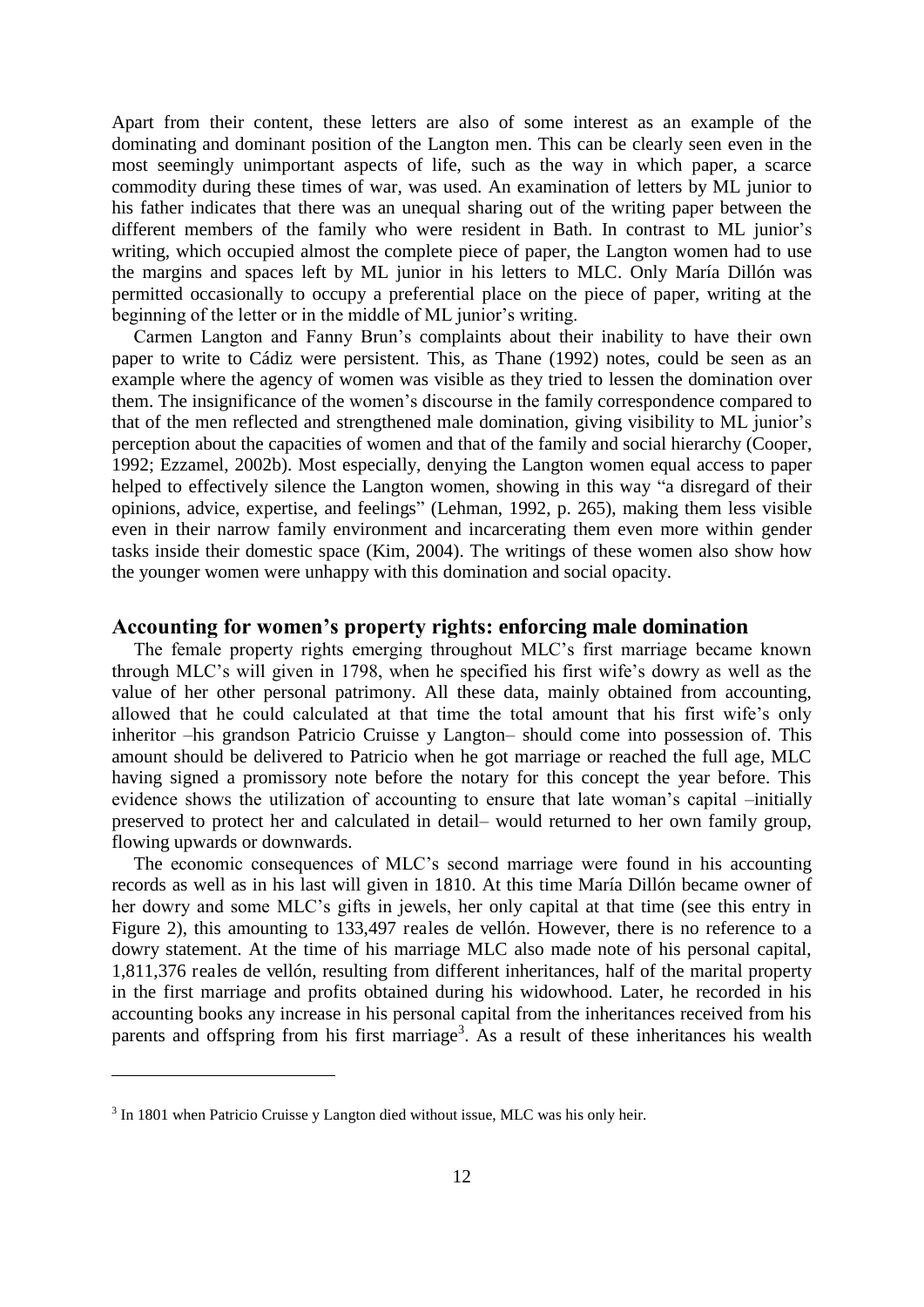increased by 699,068 reales de vellón, which meant that at the time of MLC's death his personal capital amounted to 2,510,444 reales de vellón. The identification of the capitals provided by MLC and María Dillón reflected at the beginning of the marriage the marital economic regime, would allow the later differentiation between the spouses' own personal patrimony and shared possessions. The generalized assumption about women's inability to honestly obtain resources outside the home, as "women have got in their families their typical (particular) employment" (Amar y Borbón, 1790, p. XII) and the subsequent need to impede any damage to the family's status in case of widowhood, made it necessary to have accounting records to safeguard the rights of married women, assuring them of the means needed to live well according to their social class and avoiding the need to go outside the family. Accordingly, in a juridical context that could favour married women through the preservation of their property rights, the family's accounting was a means to maintain male dominance.

Throughout the marriage, according to the Castilian laws the property of women was completely under the husband's control, thereby enforcing the wive's subjugation. This is clear in MLC's mercantile accounting books where, as with other property under the male's control, the dowry and the personal property of his wife were entered and clearly identified. From the perspective of the wife's relatives, the possibility that the wife's capital would be returned to her lineage should she die before her husband or that the wife needed her family's help in case she was widowed, meant that they had an strong and clear interest in everything concerning the wife's capital, including accounting for it in an accurate manner.

As each of the Langton-Dillón daughters were married, MLC maintained specific accounts with each of his daughters, recording the amounts paid on their behalf or received by them. These accounting sources regarding dowries and other gifts to the daughters would be later taken into account for the distribution of MLC's inheritance. However, in the particular case of his daughter Fanny MLC's protection went even further, writing off the amounts previously advanced to her, apart from the dowry. In this case, accounting was a useful instrument to classify these amounts as alms instead of advances to the daughter, so as to not diminish the amount inherited from her father. The utilization of accounting records in the Langton-Dillón family as a way to prove women's patrimony value and to facilitate recovery of property helped to ensure the financial well-being of the women who were confined in the household, thereby preserving the family's social standing. MLC's undiminished concern and responsibility for the well-being of the Langton-Dillón women was clearly present in provisions in his last will, where he named ML junior and his relative, Agustín Butler, as executors. It shows how the egalitarian laws applicable in Castile were recognised. Consistent with Castilian laws, a fifth of MLC's estate was to be reserved for the payment of the burial, funeral and pious bequests. The will also stipulated through a private document a series of donations to several charities which in total amounted to 2,700 pesos (see Figure 2). Some of the institutions which profited from this legacy were intended specifically to relieve women's hardships.

Through his will, MLC also became one of the most important sponsors of the Hospitalidad doméstica in the year 1810 (Fernández, 1997a). A similar protective attitude toward women was exerted by MLC and his son when they acted as patrons of the poor widows' hospital founded by Lorenzo Careu in Ireland. This shows their concern for helping 'defenseless' women in general and the adoption of patriarchal strategies typical of other contemporary traders aiming to avoid women being left destitute (Fernández, 1997a). The remaining part from the fifth reserved for the payment of burial, funeral and pious bequests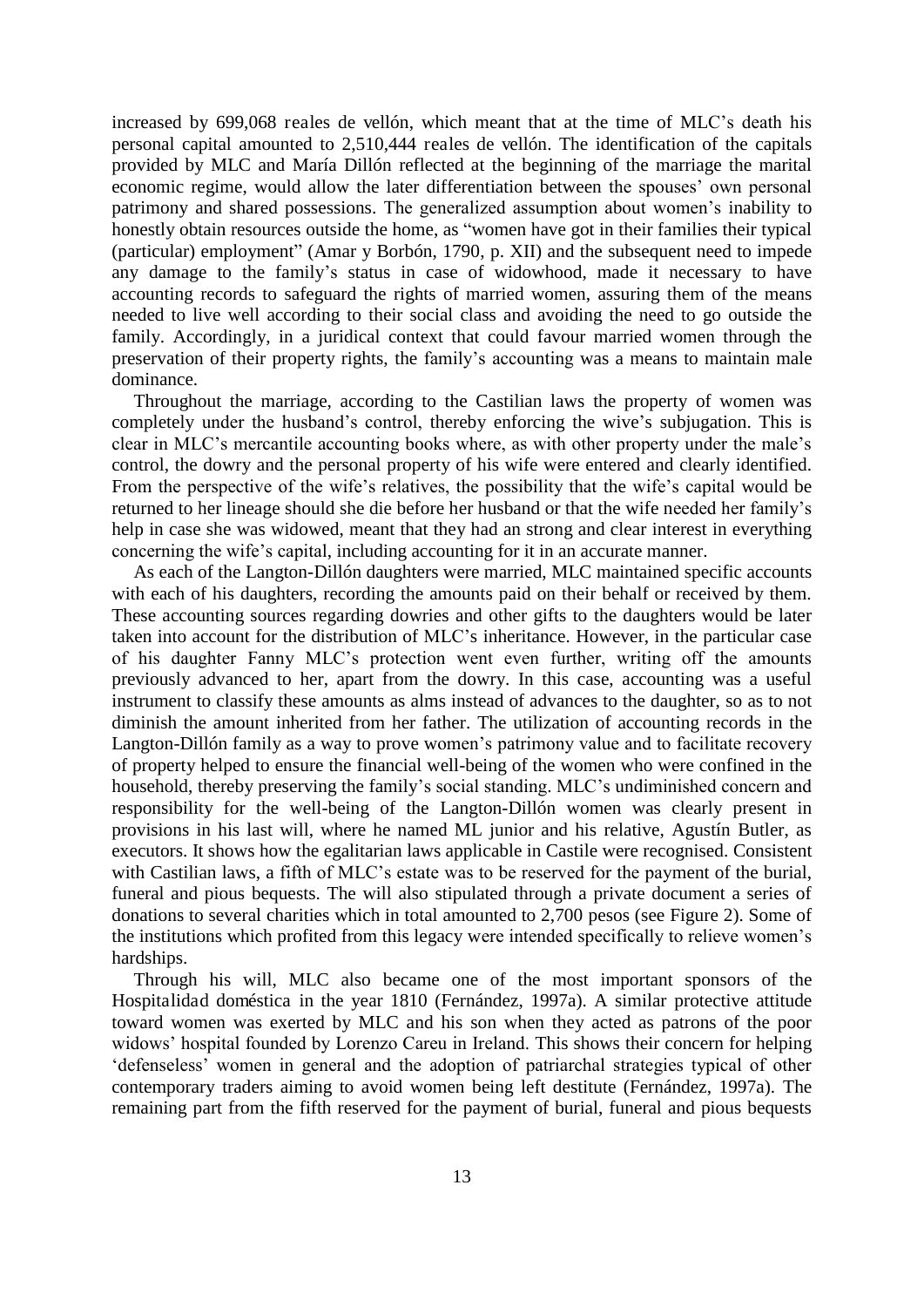was to be distributed in the following way: for the widow "30,000 pesos as a proof of the affection that I have always felt towards her and with which she has repaid me", to be invested in the way he had previously indicated. According to the latter document, from this 30,000

the sum of 6,000 pesos as follows was to be deducted

Pesos 750 For 1.500 Masses 2,400 Public charities

1,113 Private charities

1,737 Legacies

Pesos 6,000 Which you will take note of.

 (Letter from Agustín Butler to ML junior, written on April 16th 1811 in Cádiz, 0770/1/2/11, BRO)

What remained from this fifth part after the subtraction of the 30,000 pesos would be divided in five equal parts among the four surviving children and only grandchild, Fanny Brun (Will of MLC, 1810).



Figure 2. The share of Miguel Langton Careu's will

Source: Miguel Langton Careu's will (Ibídem).

After having applied one fifth of his estate, of the remaining four fifths two thirds were to be distributed equally among his children and the other one third for bequests of 10,000 pesos to his daughter Fanny and 10,000 to his daughter Carmen (see Figure 2). MLC used the will to justify favouring his daughters Carmen and Fanny to alleviate their misfortunes. This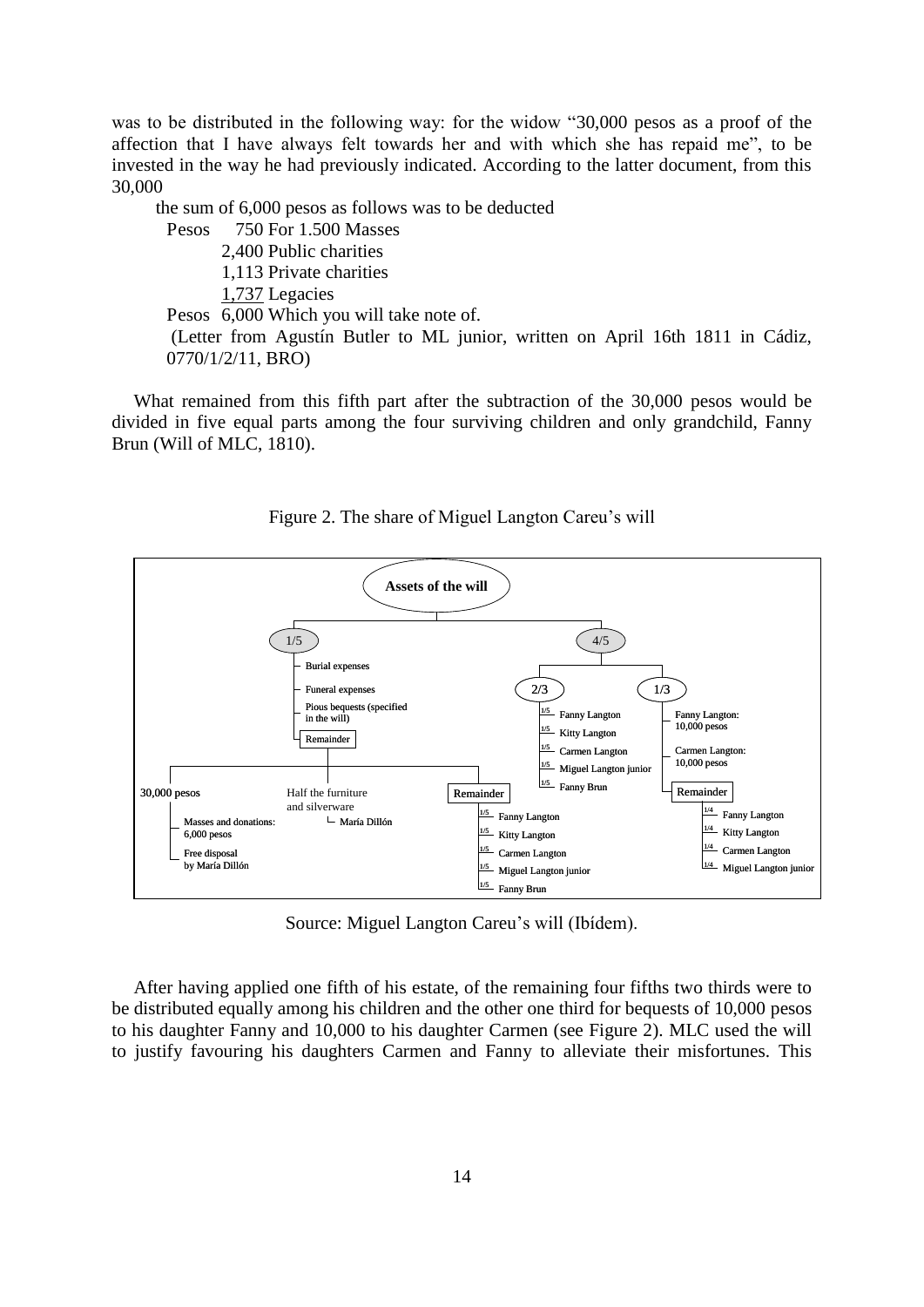clause was related to the links of his sons-in-law with the French and the subsequent problems for their wives with Spanish authorities<sup>4</sup> caused by the French invasion of Spain. Furthermore, he explained that he had in no way disadvantaged his granddaughter who would receive an inheritance from her father. In a codicil, MLC expressed his wish that his half of the furniture and silverware of the house, acquired during the marriage, should be inherited by his widow (July  $15<sup>th</sup>$ , 1810).

#### **Langton-Dillón women's perception of accounting**

María Dillón's will shows a woman's concern and self-perception about the importance of accounting for a married woman's future welfare in Castile. She repeatedly states in her will that she trusted that her husband's personal capital at the time of their marriage could be ascertained from MLC's accounting books, thereby allowing the calculation of the couple's common properties and the subsequent allocation of half this property to herself or her heirs: "because of the full satisfaction that I have with respect to my husband's way to behave and his scrupulous conscience in money matters and for the same reason I am referring to the books themselves regarding his capital" (Will of María Dillón, year 1791). As a reputable traders' wife she trusted accounting as a technology to guarantee her own welfare and that of her lineage.

When each of the Langton-Dillóns's daughters was married MLC credited each daughter's account with the respective dowries given in money and clothes, altogether 1,074,056 reales de vellón. Despite testamentary reports that dowry statements were not always given, one of the daughters (Fanny Brun's mother), married to a civil servant, referred in her own will to a private document written in her handwriting where she had specified her dowry, groom's gifts and some legacies. This is one example of how women themselves claimed their rights. This private document incorporated accounting information such as inventories and valuations produced by herself. Although Langton women were not used to keeping longterm records, such as Komori (2012) has shown were kept by the Japanese, they showed a great interest in the existence of records regarding their patrimony as a way to protect themselves for the future. This use of calculative technologies to provide women with some assurance about the future recovery of economic resources coming from their parents and husbands, as with María Dillón and Josefa Teresa, would allow them to remain in the households instead of seeking the necessary resources outside.

#### **Accounting as a gender-based technology in the household**

-

Throughout his marriage MLC recorded the money given to his wife in an account called household expenses (gastos de casa) which was kept as part of his mercantile accounting. The existence of this record reinforced the need for his wife to render accounts, thereby increasing her subjugation. This was also confirmed after the family moved to Bath when ML junior informed his father that all of the amounts withdrawn from the bank for his mother would be recorded in the same way.

<sup>&</sup>lt;sup>4</sup> A letter addressed by ML junior to General Blake asking for his mediation with Spanish Authorities shows how Carmen and Fanny were the first to be affected by the Spanish reprisals (February  $20<sup>th</sup>$ , 1811). Later Kitty also was affected because of her husband's association with the French.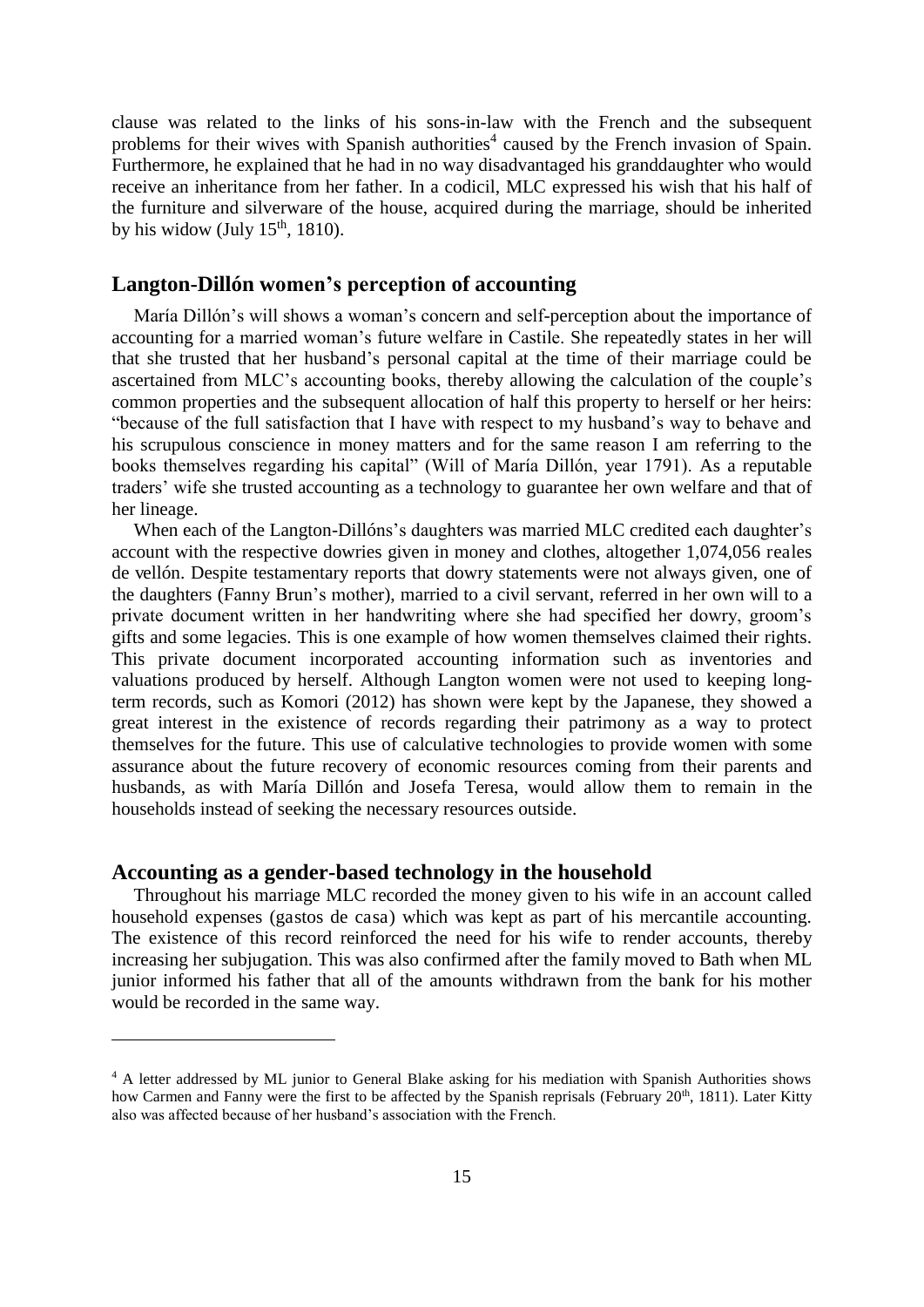During the Langton family's time in Bath, the evidence shows that María Dillón made significant contributions in controlling her own expenses. As a result of ML junior spending long periods in London it was very difficult for him to have effective control over household expenditures. At the very most, ML junior could have dealt with the calculation of total expenses each time that he visited the family in Bath, at which time early in their move to England he would write to his father informing him of his mother's household spending. ML junior also sent to his father information collected about the expenses of the other Langton-Dillóns resident in the same home address, including his niece Fanny Brun whose expenses were controlled by her grandmother, his sister Carmen and ML junior himself. Calculations concerning Carmen recorded the amounts spent from cash that ML junior had withdrawn from the bank. References that ML junior made to MLC about the type of Carmen's expenses, such as "merely for shoes, washing etc" (April 14<sup>th</sup>, 1809), suggest a female interest in preserving household vouchers or other records.

The letters by ML junior show that the Langton-Dillón women had little or no involvement in economic discussions but do confirm their special interest in the domestic economy. This was also evident in their collaboration in the rendering of accounts to MLC, which kept track of the women's ordinary expenses and controlled items such as money spent on clothing. However, the evidence suggests that the women did not carry out a detailed record-keeping in contrast to the findings of other studies in different contexts (Kirkham and Loft, 2001; Walker, 2006; Komori, 2012). The Langton-Dillón women, while involved in tracking their own household expenses, even giving accounts from woman to woman as Amar y Borbón (1790) suggested, only fulfilled a stewardship function with the resources received, finally rendering accounts to the head of the family with respect to the expenses incurred. This made clear the (in)competence in managing the resources received that Spanish society expected of women as the "Angel of the Home" and at the same time reinforced the private patriarchy in a similar manner to Victorian Britain (Walker, 1998).

As previously noted, ML junior's letters to his father included some Langton-Dillón women's writings about domestic matters, notably the household economy. In one case, having just arrived in England, Carmen complained how expensive and luxurious everything was in Bath: "we see it but do not need it. I buy which is very essential and nothing more" (April 14th, 1809). In a similar manner, her mother later wrote asking her husband to bring with him the good linen "as it is very expensive here" (March 14th, 1810). This clearly shows that the Langton-Dillón women, adopting a more modest way of life that was required by their economic circumstances (Capel, 1995), took some of the responsibility for cutting back their expenses.

In contrast to María Dillón's expenses, expenses related to other family members were entered by MLC in specific current accounts for each member of the family. Fanny Langton-Dillón, however, was an exception for her father stated in his will that the amounts advanced to her were to be written off. Thus, MLC was putting on the same level his wife, whom he was required to provide for according to the law, and his daughter Fanny. Here, the use of the language of accounting with its aura of precision and objectivity was perpetuating (Cooper, 1992) and helping to legitimize the existing social order (Ezzamel, 2000b), in particular the male role as the women's protector. The existence in the family's accounts of specific accounts for each of the married daughters helped to preserve their daughters' property rights, thereby facilitating the inheritance process from their parents and impeding any damage to their own lineage because of any potentially future defencelessness.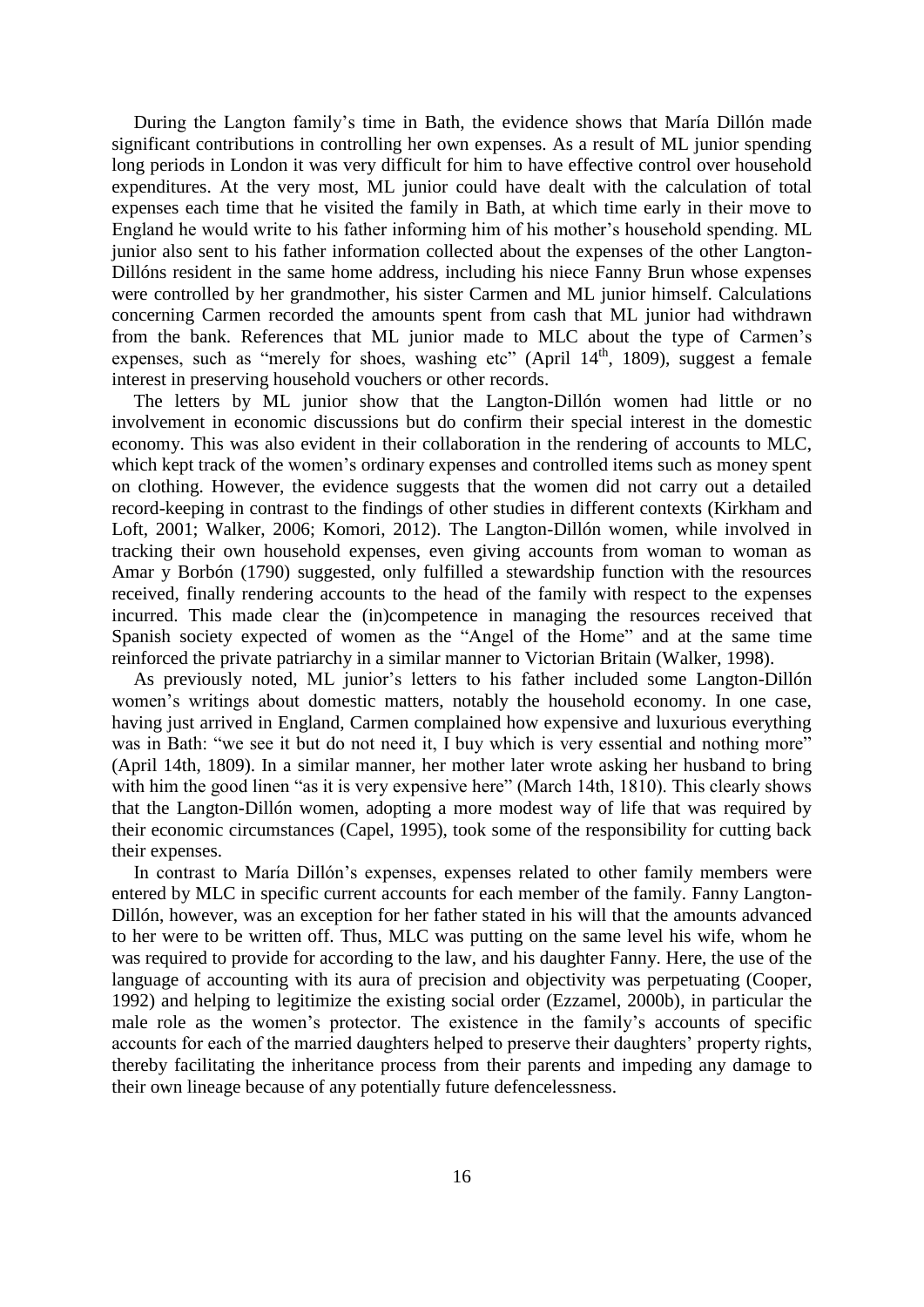ML junior's interest in household accounting went beyond his father's concern for accounting for money provided to his wife and other members of the family. Thus, once the family was settled in Bath, he started to develop his own estimates of the average monthly expenses of the two adult women resident in the house, his mother and his sister. This information was also reported to his father. In spite of the enlightened recommendations about woman's more active role in household governance and accounting (Amar y Borbón, 1790), these calculations about expenses originated in the male sphere although with the collaboration of women in lower level tasks and, thus, evidence a gender division of competencies (Ciancanelli, 1990; Kirkham and Loft, 1993). Other studies have found similar calculations of average individual or family expenses, carried out in some cases by women (for example, Komori and Humphrey, 2000; Komori, 2012) and in others by men (Carnegie and Walker, 2007b). ML junior also provided to his father reports about the average expenses, explaining the different purpose of the expenses and measures taken to promote thrift in accordance with his accounting calculations. The calculations of above average spending in effect resembled individual budgets of expenses, facilitating short-term decisionmaking with respect to acceptable expenses for food, servants, accommodation and clothes. Thus, this shows the utilization of accounting for controlling the cost of living (Komori and Humphrey, 2000; Ezzamel, 2002a; Komori, 2012).

The use of budgets for general household expenses, with budgeting the most commonly advocated technique to manage the home according to Walker and Llewelyn (2000), had specific implications for the women living together in the Langton-Dillón's home. Firstly, monthly calculations worked as a measure of the women's responsibility in the consumption of family resources. Secondly, once these expenses were estimated, instead of creating a greater equality inside the family (Komori and Humphrey, 2000) they could work to reinforce domestic power relations through a fixed allowance. Vogler and Pahl (1994) assert that this way of managing economic resources in the household is the worst option for women, contributing to worsening inequalities in decision making by spouses. Thirdly, there was particular emphasis on the type of expenses incurred by women, not for clothes but for shoes, which is consistent with the male opinion about the financial irresponsibility of women (Llewellyn and Walker, 2000). It also illustrates the male concern about the presence of "extravagant" female expenses and his responsibility to monitor the extravagance. This environment of monitoring caused anxiety in the Langton women about the domestic expenses as is evident in the short notes that they addressed to MLC. It acted as an instrument for restricting women's freedom in their management of the expenses (Walker, 1998; Komori, 2007), contributing through the family budget to perpetuating the subordination of women and to enshrine, therefore, the existing gender inequalities. This male leadership in accounting carried out in the Langton-Dillón's household could be fostered, according to Kim (2004), by the contemporary social stereotype of women in spite of the incipient discourse about a desirable role for women in the household economy (Amar y Borbón, 1790).

MLC's death on July 1810 and the subsequent appointment of ML junior as executor together with Agustín Butler, who worked from Cádiz, reinforced the son's role in protecting the Langton-Dillón women. These appointments required that both executors wrote to one another from the beginning about economic and accounting matters. With MLC's death the movement of funds from Cádiz became very difficult; this situation further worsening from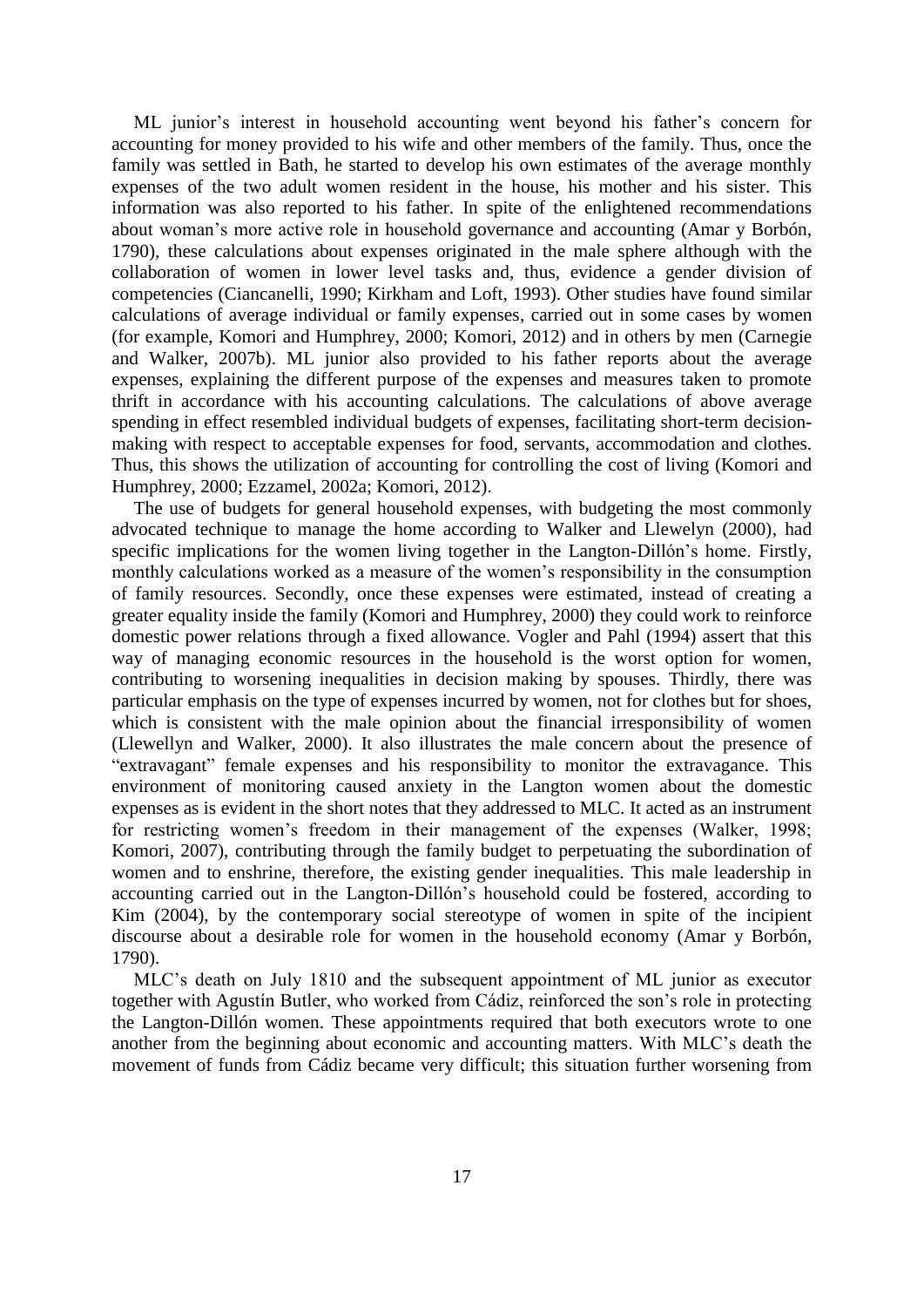December 1810 when all the inheritance within reach in Spain together with the accounting books were confiscated by the Real Junta de Represalias<sup>5</sup>. Nevertheless, in February 1811, ML junior gained access to the money his father had deposited in two banks in Bath. Part of the assets was then placed in public bonds which would guarantee a fixed interest for the inheritors. ML junior ensured that a clear presence was provided in his accounts for each of these transactions.

With the new economic circumstances of the family, ML junior began to make annual calculations concerning average family incomes and revenues, looking for the balance between the incomes and expenses of the family, as should have been expected from Spanish women according to Amar y Borbón (1790). Through these calculations ML junior was able to prepare an annual budget for the family settled in Bath. Based on this budget, ML junior wrote to his sister Kitty Langton as spokesperson of María Dillón, explaining to her the type of domestic expenses that they could afford with the available income. ML junior, on behalf of his mother apologized for not being able to pay for more expenses. The use of information from accounting records allowed ML junior to adopt an apparently objective and impersonal manner (Hines, 1992). Ultimately these budgets were useful in deterring Kitty from going to live in Bath.

Maman entrusts me with telling you on her behalf … that her limited situation does not afford her to be more liberal with her children, as is her kind-hearted wish, but she will hardly have enough for financing the most essential ... since the excessive high cost of living in this country makes it that even this costs more that the two would cost in Spain, and the money in the public funds only produces four and five per cent of interest (August 20<sup>th</sup>, 1811).

In a society dominated by males, accounting provided a masculine depiction of life working at the service of economic goals (Dillard and Reynolds, 2008), if necessary pushing the women's maternal instinct into the background (Hines, 1992). Unlike the household accounting carried out by women evidenced by Komori (2012), which was at the same time a means of expressing motherhood and teaching money-management to the children, in the Langton-Dillón home it was the man who used accounting figures in this rational and disciplining way. The repeated references to the relationship between incomes and expenses reflect a male concern about the possible insolvency of the family and the subsequent loss of status. This worry, evident in the formulation of an annual budget, required and justified that the mother carried on rendering accounts (Komori and Humprey, 2000; Carnegie and Walker, 2007b).

Dissuaded through male budgets from incurring more expenses, María Dillón could help to balance incomes and expenses in the household only in a limited manner. As a widow, María Dillón had become the only administrator of all her patrimony, at the same time being responsible for the payment of all her expenses, as stated the Castilian regulations. This greater independence and her subsequent new economic status could imply a greater freedom (Lavrin and Couturier, 1979) that should have meant less need to render accounts. However,

-

<sup>&</sup>lt;sup>5</sup> This institution was created in Spain with the object of confiscating all kinds of goods, correspondence and accounting books belonging to the French, according to the Regulation (Instrucción) enacted on March 28<sup>th</sup>, 1809.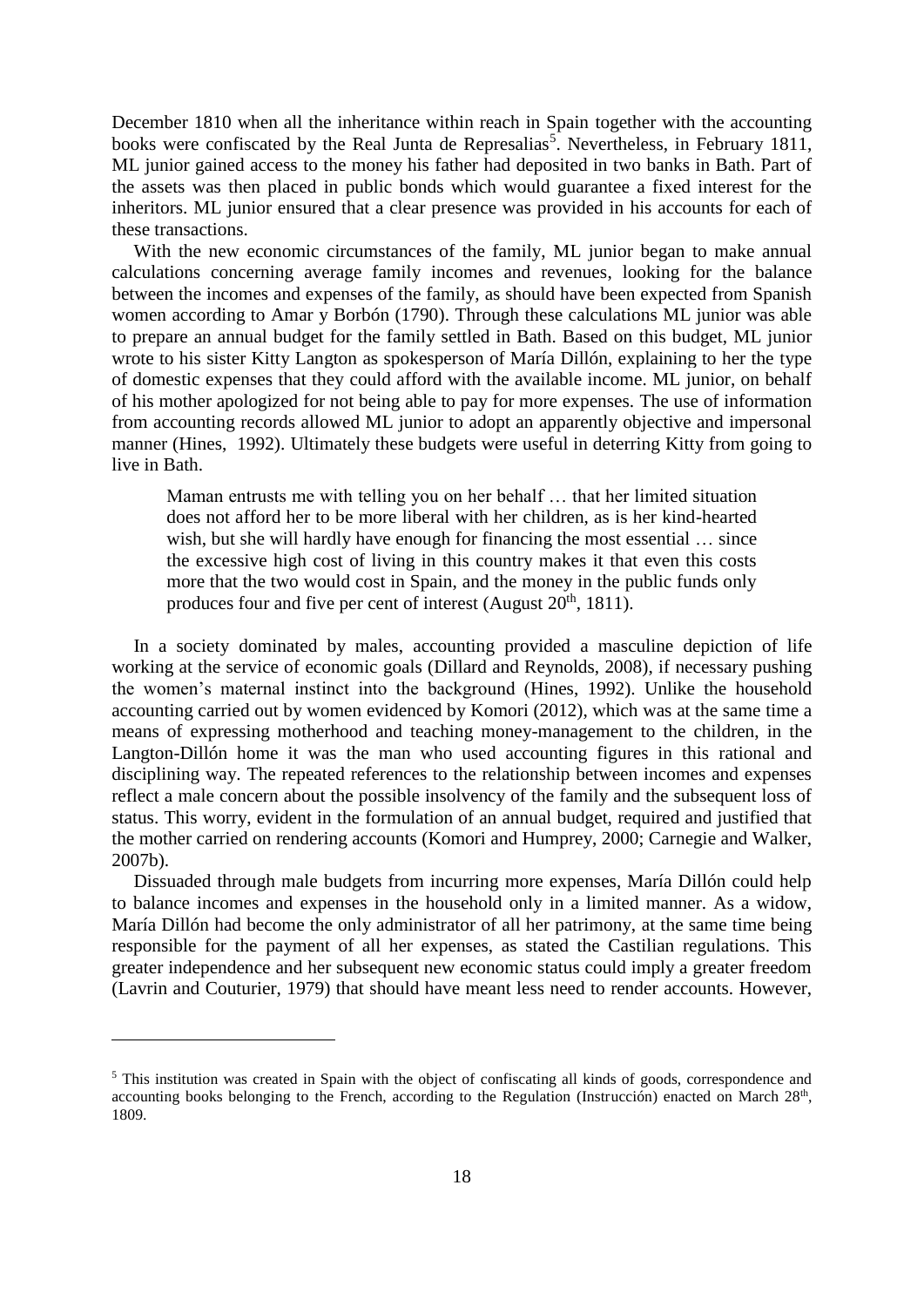the evidence available indicates that the widow carried on rendering accounts about the resources that she managed herself, contributing to prolonging her submission.

ML junior as legal administrator of his niece's inheritance also monitored her expenses and incomes after MLC's death, estimating average income. The necessary balance between incomes and expenses was utilized as an argument to decide whether to spend or to invest in the musical education of Fanny Brun. ML junior even established a hierarchy for Fanny's expenses in accordance with her financial resources, that did not affect Fanny Brun's necessary spending on clothes. For "the domestic middle class woman of the  $19<sup>th</sup>$  century [...] dress offered a means of projecting and expressing the bodily self in the public sphere" (Walker and Carnegie, 2007, p. 241). This was especially necessary for a woman who was of marriageable age. This evidence shows how accounting emphasized the importance of expenses which promoted women's role as an ornament in the patriarchal society, contravening the enlightened ideas about desirable woman's modesty (Capel, 1995). This hierarchy for expenses is evident when ML junior expressed to Agustín Butler that a father needed to attend to the expenses generated by his daughter's primary necessities, unpaid for a long time, before other more extravagant ones, such as the projected portrait of his daughter: "let him pay for her clothing first to you and then talk of pictures" (February  $5<sup>th</sup>$ , 1812). The utilization of this hierarchy for household expenses can be seen as a way to build the personality and character (Komori, 2012) but also as a means to refrain men's expenditures (Komori, 2007).

ML junior's general knowledge about the household's income and expenses helped him to make decisions to increase his and his mother's income and to improve their standard of living, as happened when they purchased a house and some land. These findings are similar to those of Komori and Humphrey (2000) and Komori (2012) regarding the link between household accounting and the search for a better lifestyle, although women's involvement in this use of accounting was less active in the Langton-Dillón family's case. The absence of the involvement of women in major spending decisions contrasts with the evidence provided by Komori (2012) in the context of Japan, although it has also been found by Carnegie and Walker (2007b) among Australian households.

Prejudices about women's capacites are not universal, as Komori (2008) has shown. According to ML junior women did not know about accounting or business. Referring to the female members of a banking family, the Byrnes, linked to his grandmother's inheritance in Ireland, he wrote that he "did not expect to obtain any satisfactory information from them as women are seldom well-informed on money matters especially when not personally interested" (August  $6<sup>th</sup>$ , 1812). This asymmetry in male perceptions about women and men's interest regarding non-domestic economic matters is consistent with the findings of several studies about the scarce representation of women in non-domestic accounting in the 18<sup>th</sup> and 19th centuries (Wiskin, 2006; Virtanen, 2009; Walker, 2003, 2006). ML junior felt obliged to know everything regarding the family's finances. This is evident when after he commenced action to recover his maternal grandfather's property inheritance he felt forced to apologise for not having enough information about this part of the family's business at the time of the invasion of Spain by the French. ML junior, as a man and now patriarch of the family, felt guilty for being ignorant of these issues.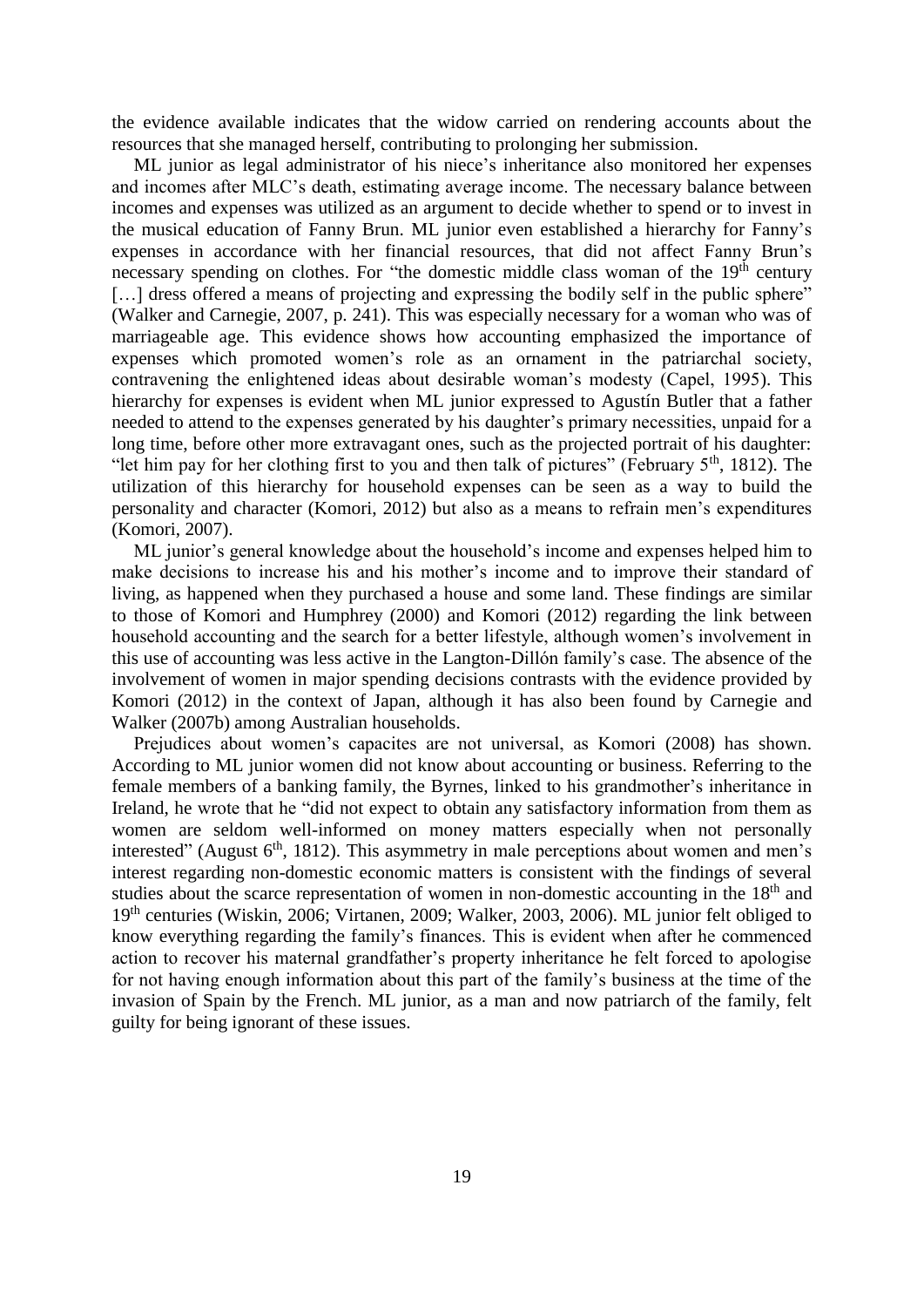#### **Accounting for defenceless women**

From his arrival in Bath, ML junior kept the same accounting system as his father, charging the different family members for the cash used. After MLC died, his son continued to maintain the accounts of the different family members for the amounts of money that they had requested be withdrawn from the bank. This information was used by ML junior to manage the welfare of the women. In the case of Fanny Brun, the difficulties in recovering from her father money to cover her expenses, advanced to her by her grandmother, meant that ML junior resorted to accounting in order to safeguard María Dillón's welfare. To try and get José Brun (Fanny's father) to pay for his daughter's expenses, ML junior made reference both to María Dillón and her granddaughter's incomes and expenses, known by ML junior, and to Fanny's outstanding bills. After receiving a letter from José Brun, claiming that he would not pay for any of his daughter's bills until he knew the effective part corresponding to her in MLC's inheritance, ML junior wrote to him again, comparing Fanny's income with her own normal annual expenses:

In order to refute that pretence … I have now sent him a copy of the (provisional) Repartimiento (sharing) … by which he will see that poor Fanny has no claim to more than four hundred and odd pounds upon the money in England … the interest of which in the 5% Navy stock after deducting the income tax is not more than £20 a year whereas her expenses merely for dress, masters, & doctors, for no charge is made for maintenance, amounts to about £70 a year, the balance of which my Mother disburses every year and he owes it to her and should pay it (letter to Agustín Butler explaining his last letter to José Brun, December 2nd, 1813).

Accounting appeared again to be giving a male depiction of the family affairs (Dillard and Reynolds, 2008), this time on the occasion of an orphan's defencelessness, thereby enforcing a man's legal duty to meet the needs of his offspring, making visible accounting records about women specifically with the aim of promoting the welfare of the widow upon which depended the family honour.

Carmen and Kitty Langton's specific experiences are also worthy of mention because of the extreme situations in which they lived and ML junior's utilization of accounting in this respect. In the case of the former, when she became a widow in 1813 the details of MLC's accounting, remembered by ML junior, allowed her to know the exact amount to be claimed from her husband's testamentary, as Carmen's dowry was completely invested in his remaining capital with the exception of the balance of a bank account opened in England. The explanations sent to the family's attorney in Cádiz specified the amounts that Carmen and her husband had received and paid since their marriage. The circumstances of Kitty Langton were different. She had been one of the beneficiaries of advances from the inheritance. The amounts that she received, together with the interest accrued, were controlled in an account similar to the one for María Dillón. Her husband's connections with the former Napoleonic Regime provoked the sequestration of his patrimony by the new French authorities, making the recovery of Kitty's dowry very difficult. This prompted ML junior to use his knowledge about the capital to be inherited and the capital previously advanced to Kitty in order to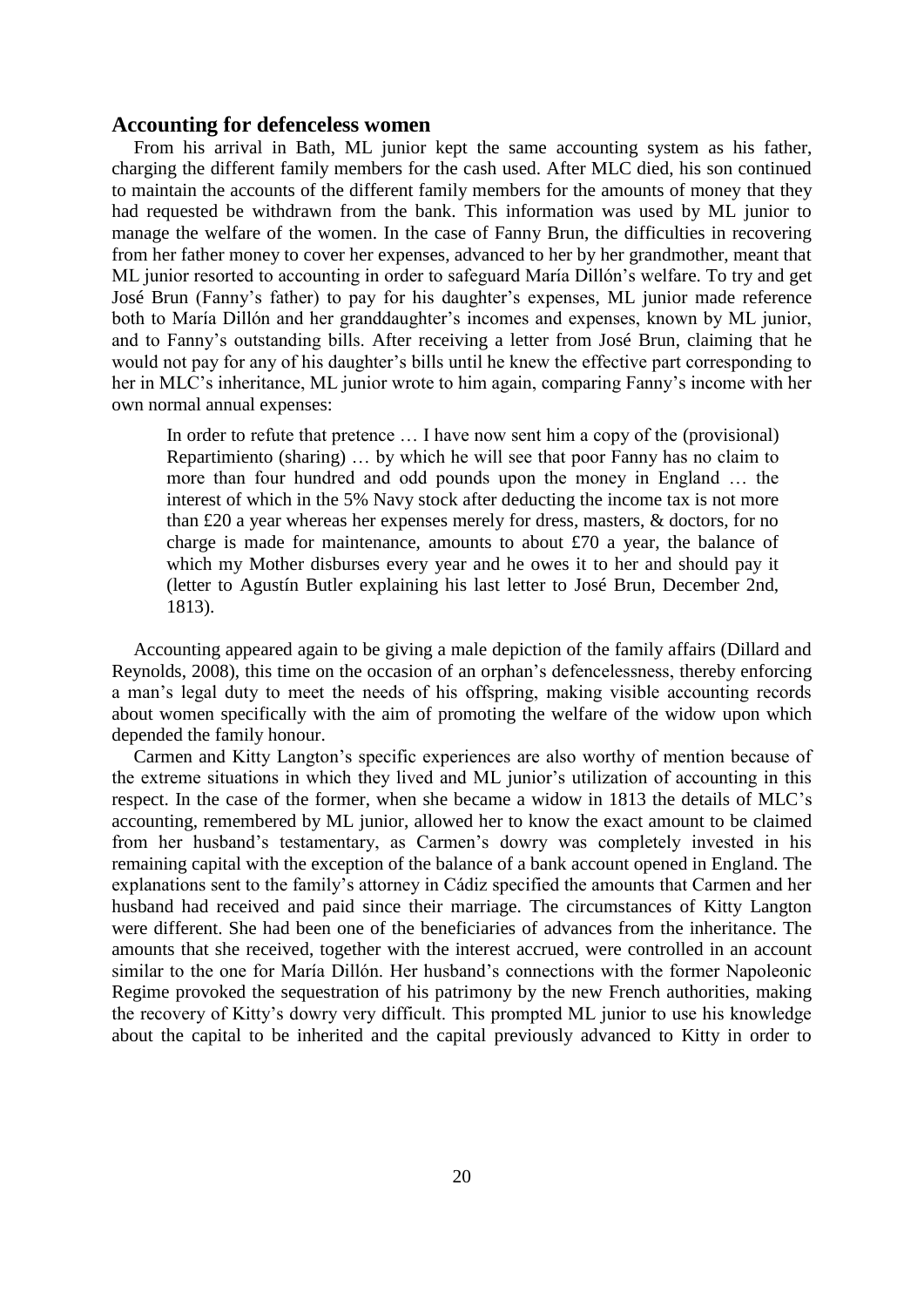reinforce the husband's sense of full responsibility with respect to Kitty's well-being, making clear the little cash that she would receive.<sup>6</sup>

The financial plight of Carmen and Kitty Langton, and Fanny Brun, show how the Langtons' accounting records reinforced a male discourse when ML junior acted as his relatives' protector (Dillard and Reynolds, 2008), revealing the usefulness of household accounting records in safeguarding women's property rights and, as a result, their welfare in extreme cases. This role of accounting as a shield of women's rights with respect to their husband's patrimony or other male relatives could be more effective in the case of married women taking action against their husbands or their inheritances as a result of specific laws which applied in Spain at that time, but less useful regarding the recovery of the granddaughter's outstanding expenses. This accounting role was also important for the women's family, as they were the subsidiary responsible people whether the husbands, Carmen's and Kitty's, or Fanny's father failed in their responsibilities.

#### **Conclusions**

<u>.</u>

This study has focused on the household accounting of a Catholic family of Irish ancestry, embedded in a very patriarchal context, who were representative of the Spanish uppermiddle-class in the early 19<sup>th</sup> century who lived for many years in the major trading city of Cádiz. At that time a Spanish woman's dowry and other properties passed to her husband at the time of their marriage but could be recovered after the dissolution of a marriage, in contrast to Anglo-Saxon laws which withdrew a woman's property rights forever after she married. This difference in the treatment of married women has provided the opportunity to show the mutable character of patriarchal ideology and the accounting practices related to them (Walker, 2003).

Accounting was a practice that contributed to the subjugation of women by men who used accounting to control the property of women, their incomes and expenses throughout marriage. This was a control that was also used by the women's own family. Accounting provided the means to preserve a woman's property rights and provide them with economic resources in the future, thereby denying the need for women to seek economic resources outside the home. Women were conceived as merely the means for the circulation of property between two families (Irigoyen, 2011); accounting providing the proof of women's patrimony value and the means to facilitate their recovery in this cosification process.

Although accounting provided men with a powerful means to subjugate women, the material presented has shown how the Langton-Dillón women demonstrated confidence in accounting and related calculations, which were usually the exclusive province of men, to guarantee their own economic welfare and that of their descendents. They were allowed little

<sup>6</sup> The following letter to Kitty's husband confirms that little would be received in the form of cash:

I can tell you that my father's capital in credits in Europe including the dowries paid in advance to four of my sisters amounted on the date of his death to 3,434,202 reales de vellón more or less, of which subtracting half of the shared possessions that belongs to my mother and the large legacies of the fifth that amount to about 500,000 reales, besides the legacies of 300,000 for my sister Francisca and Carmen, reduce a lot the capital that will go to [Kitty] and me, so that I believe that [Kitty] could receive about 400,000 reales de vellón more or less (November 10<sup>th</sup> 1814, 0770/1/3/195, BRO).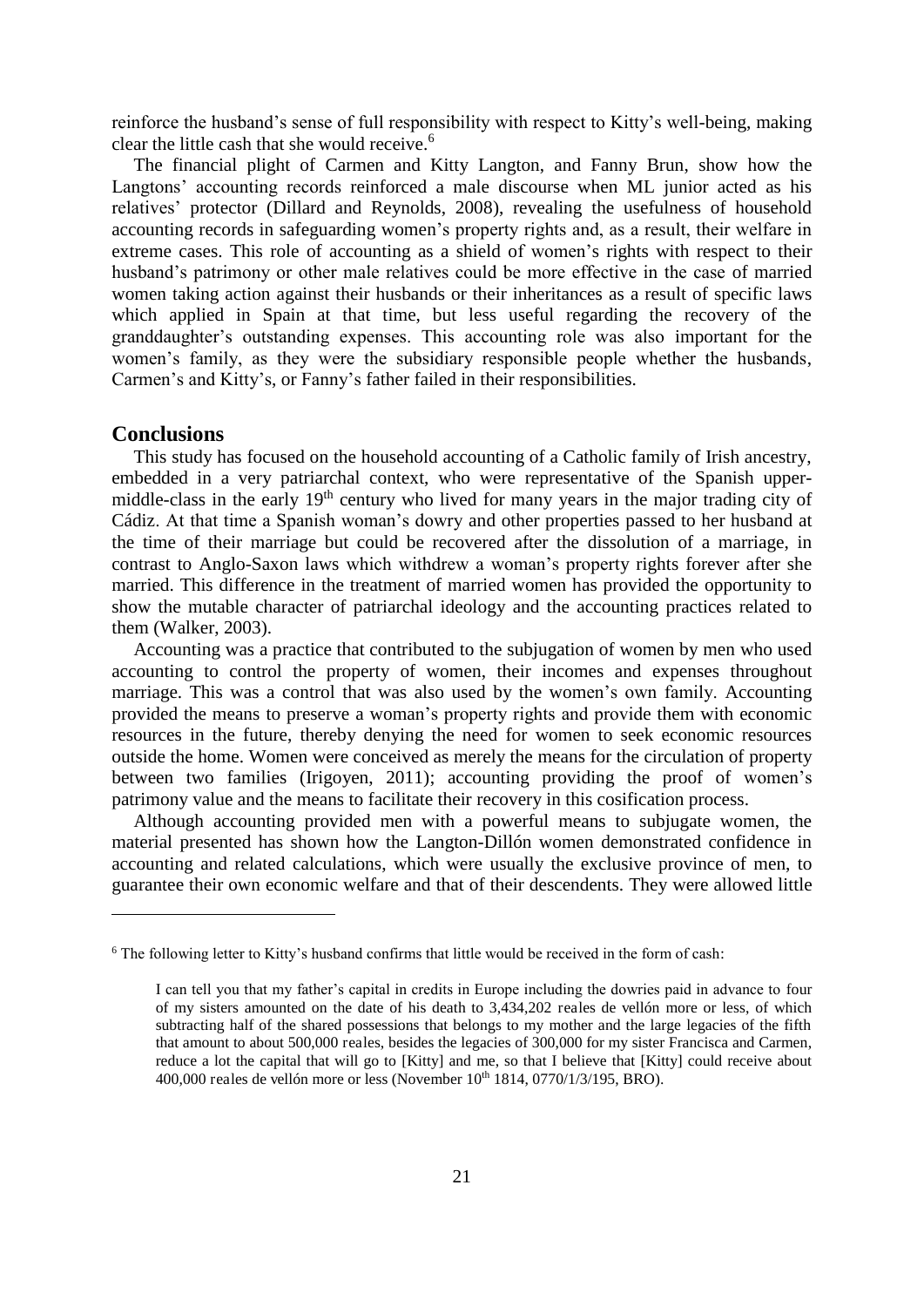or no involvement in economic discussions but still they developed a strong interest in the domestic economy, fulfilling a stewardship function for the resources received. This stewardship function (Walker, 1998) was only partially relaxed with the economic independence of a wife after she was widowed.

Gendered accounting jurisdictions existed in the Langton-Dillón's household (Carnegie and Walker, 2007b). While women were involved in keeping track of their ordinary expenses, trying to reduce them and exceptionally controlling their personal patrimony, the usual practice was that the head of the family collected and analyzed the information provided by women. This information could be used to create budgets both to ensure that there would not be any financial problems which would threaten the social status of the family and to improve their standard of living. At the same time this was restricting women's freedom inside the household and maintaining the existing inequalities. The little involvement of the Langton women in the household's accounting and management, contrary to the evidence provided by Komori and Humphrey (2000) and Komori (2012), confirmed accounting as a language for reproducing and enforcing male values inside the family (Hines, 1992).

The study has shown how accounting practices were justified to promote the welfare of the Langton women and the responsibility of men as their protectors when they confronted difficult financial situations, such as widowhood or the financial ruin of their husbands. This further confirmed the stereotype of women as ignorant, and incapable, of developing a knowledge of financial matters, showing how this is "sharpened in the home" (Llewellyn and Walker, 2000, p. 470), thereby justifying men disregarding the opinion of women (Lehman, 1992). It has also been established that men regarded women as irresponsibly extravagant, thereby further vindicating the need for men to exercise detailed control of the family's finances for which a detailed accounting of the spending of the women was an essential requirement. The use of accounting practices reinforced the dominating male position in the family promoting the view that the role of women was as an ornament and in need of a good husband, thereby enshrining marriage, the major institution for the subjugation of women at the time.

In conclusion, accounting carried out by men helped to legitimize the social order where dominating men were seen as the protector of women, denying at the same time women the ability to understand business and/or accounting. Nevertheless, in addition to Komori's (2012) work which has shown that women have sought to take responsibility for the family's economy, the present study suggests that men behaved in a similar way, seeking to control male and female extravagance through accounting practices. At the same time, this male accounting left some room for women's agency when trying to demonstrate their frugality through their private records, according to the contemporary enlightened discourse about woman's desirable higher responsibilities in household management.

The Langton-Dillón family's accounting, used for recording women's property rights and perceived by women as a reliable source of information, was conducted by men who restricted the roles of women through accounting. By using accounting practices to shield supposedly defenseless women in extreme situations, this reinforced male domination which at the time was exerted by a husband over his wife, between brothers and sisters and fathers and daughters, a reflection of the influence of a specific socio-cultural and regulative context (Irigoyen, 2011; Chacón, 1995).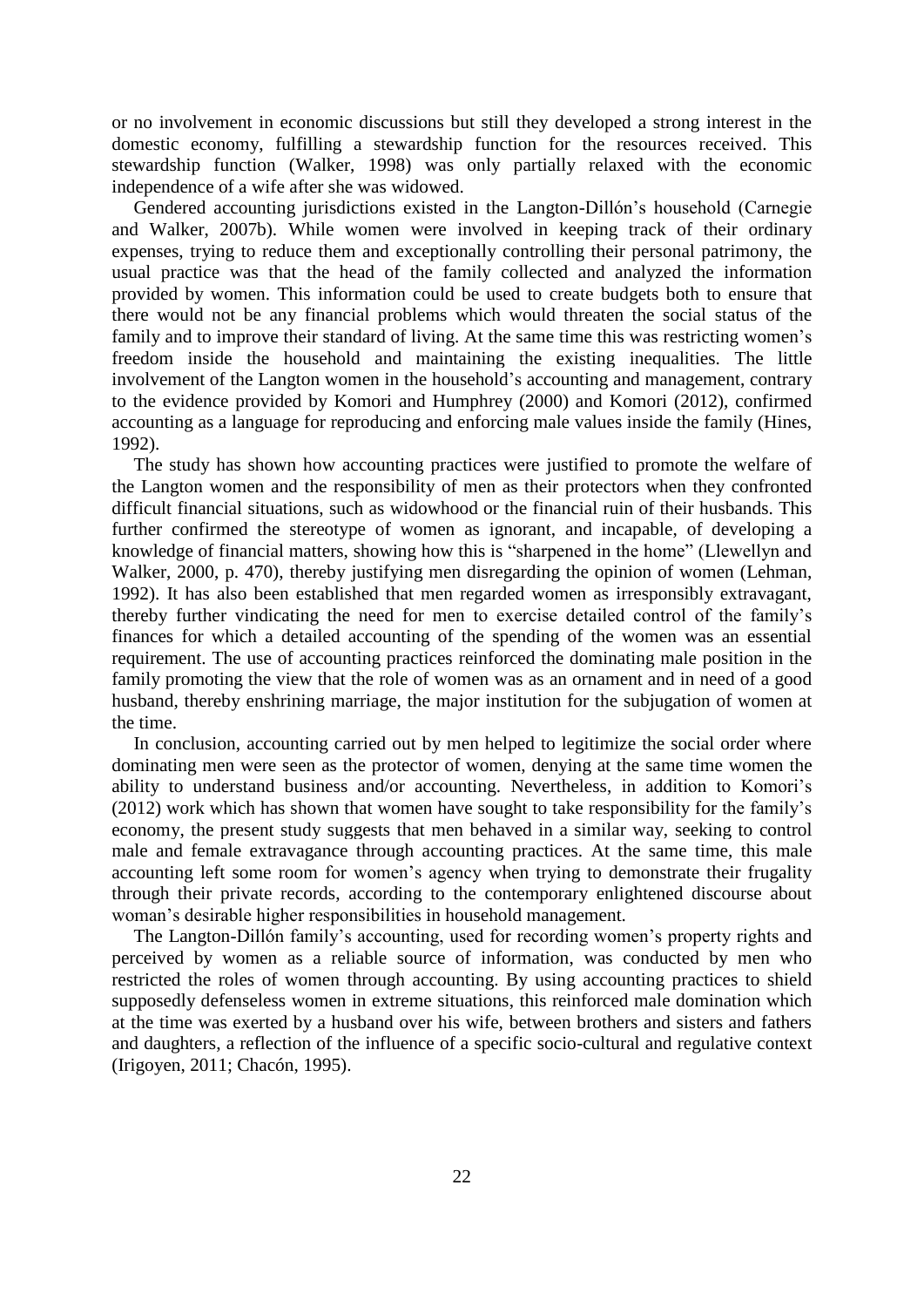#### **PRIMARY SOURCES**

- AHPC, Archivo Histórico Provincial de Cádiz, Protocolos notariales de Cádiz, Bundles 1632 and 1711.
- BRO, Bath Record Office, Langton family Papers, References 0770/1 and 0770/2.
- WRO, Worcester Record Office, Fanny Brun papers, Reference BA 81, 705.24/784

#### **SECONDARY SOURCES**

- Amar y Borbón, Josefa (1790), Discurso sobre la educación física y moral de las mujeres, Madrid: Imprenta de Benito Cano.
- Arbiol, A. (1704), La familia regulada, cited by Irigoyen (2011).
- Calás, M.B. and Smircich, L. (2006), "From the 'Woman's point of view' ten years later: Towards a feminist organization studies", in Clegg, S.R., Hardy, C., Lawrence, T.B. and Nord, W.R.(eds): The Sage Handbook of Organization Studies, Sage, London, pp. 284– 347
- Cantero, M.A. (2007), "De 'Perfecta casada' a 'Ángel del hogar' o la construcción del arquetipo femenino en el XIX", Revista Electrónica de Estudios Filológicos, 14.
- Capel, R.M. (1995), "Mujer, sociedad y literatura en el Setecientos español", Cuadernos de Historia económica, No. 16, pp. 103–119.
- Capelo, M.D. (2014), "La contabilidad de una organización benéfica en tiempos de la ilustración. El hospicio 'Casa de Misericordia' de Cádiz (1784-1790)", DE COMPUTIS - Spanish Journal of Accounting History, 20, pp. 7–36.
- Capelo, M.D., Araújo, P. and Álvarez-Dardet, M.C. (2005), "Accounting regulation, inertia and organisational self-perception: Double-Entry adoption in a Spanish Casa de Comercio (1829–1852)", Accounting, Business and Financial History, Vol. 15 No. 2, pp. 145–169.
- Carnegie, G.D. and Walker, S.P. (2007a), "Household accounting in Australia. Prescription and practice from the 1820s to the 1960s", Accounting, Auditing & Accountability Journal, Vol. 20 No. 1, pp. 41–73.
- Carnegie, G.D. and Walker, S.P. (2007b), "Household accounting in Australia: a microhistorical study", Accounting, Auditing & Accountability Journal, Vol. 20 No. 2, pp. 210–36.
- Carmona, S. and Ezzamel, M. (2016), "Accounting and lived experience in the gendered workplace", Accounting, Organizations and Society, Vol. 49, pp. 1–8.
- Carrera, N., Gutiérrez, I. and Carmona, S. (2001), "Gender, the state and the audit profession: evidence from Spain", The European Accounting Review, Vol. 10, pp. 803–15.
- Castaño, J.A. (1986), "Los contratos matrimoniales; reflejo de la sociedad alicantina del Antiguo Régimen", Revista de Historia Moderna, Vol. 5, pp. 175–93.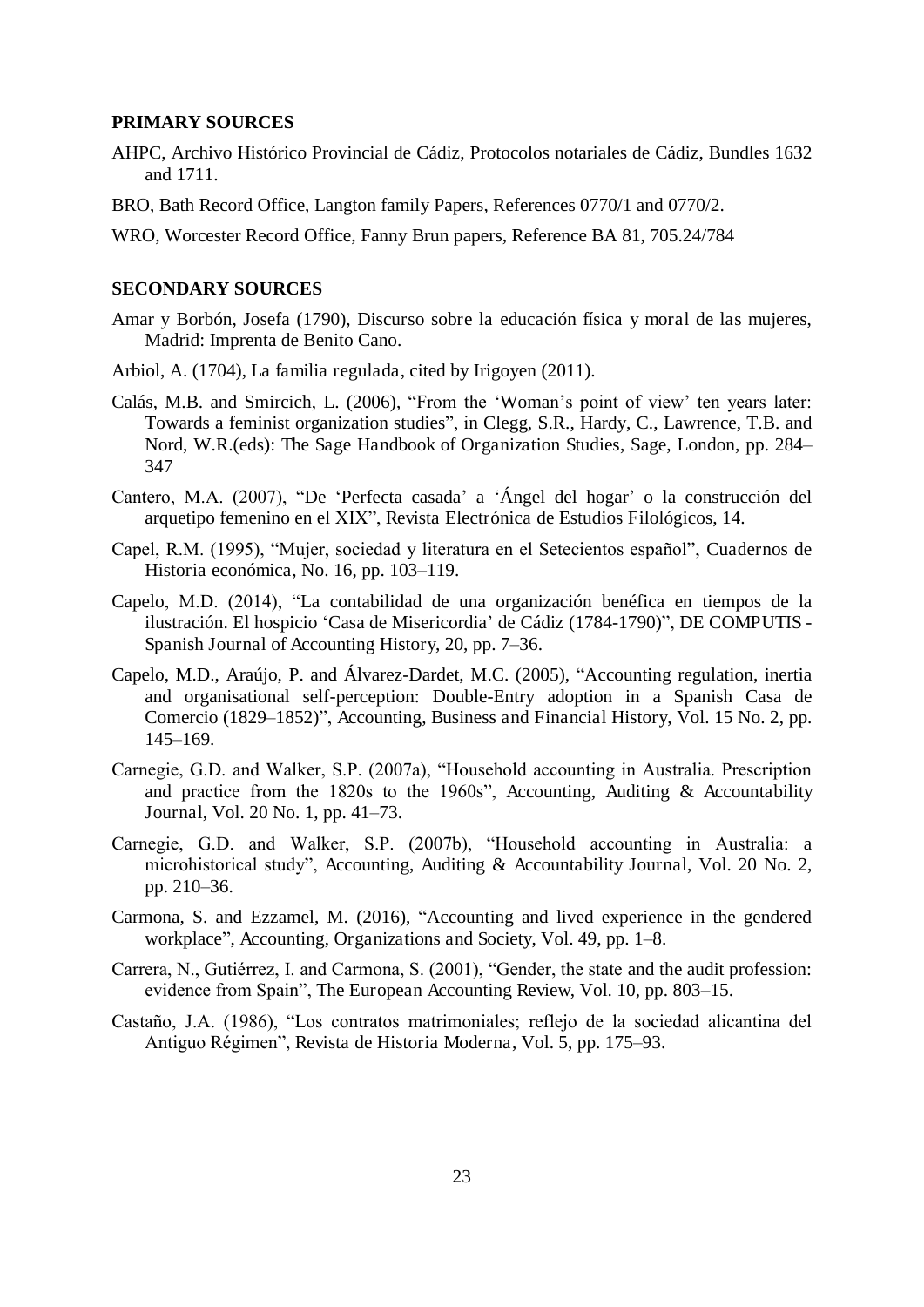- Chacón, F. (1995), "Hacia una nueva definición de la estructura social en la España del Antiguo Régimen a través de la familia y las relaciones de parentesco", Historia Social, Vol. 21, pp. 75–104.
- Ciancanelli, P., Gallhofer, S., Humphrey, C. and Kirkham, L. (1990), "Gender and accountancy: some evidence from UK", Critical Perspectives on Accounting, Vol. 1, pp. 117–44.
- Connor, R.E. (2004), Women, accounting and narrative. Keeping books in eighteenth-century England, Routledge, London.
- Cooper, C. (2008), "The non and nom of accounting for (m)other nature", Accounting, Auditing & Accountability Journal, Vol. 5 No. 3, pp. 16–39.
- Cooper, C. (2001), "From women's liberation to feminism: reflections in accounting academia", Accounting Forum, Vol. 25 No 3, pp. 214–45.
- Couturier, E. (1985), "Women and the family in Eighteenth-century Mexico: law and practice", Journal of Family History, Vol. 10 No. 3, pp. 294–304.
- Dambrin, C. and Lambert, C. (2008), "Mothering or auditing? The case of two Big Four in France", Accounting, Auditing & Accountability Journal, Vol. 21 No. 4, pp. 474–506.
- De Giorgo, M. (1993), "El modelo católico", in Duby, G. and Perrot, M. (Eds), Historia de las mujeres en Occidente. Tomo 4. Santillana, S.A., Madrid, pp. 183–218.
- De León, Fray Luis, (1583), La perfecta casada. Biblioteca Virtual Manuel de Cervantes. http://www.cervantesvirtual.com/nd/ark:/59851/bmc0p0w9.
- Dillard, J. and Reynolds, M.A. (2008), "Green Owl and the Corn Maiden", Accounting, Auditing & Accountability Journal, Vol. 21 No. 4, pp. 556–79.
- Duff, A. (2011), "Big four accounting firms' annual reviews: A photo analysis of gender and race portrayals", Critical Perspectives on Accounting, Vol. 22, pp. 20–38.
- Ezzamel, M. (2002a), "Accounting for private estates and the household in the twentiethcentury BC Middle Kingdom, Ancient Egypt", Abacus, Vol. 38 No. 2, pp. 235–62.
- Ezzamel, M. (2002b), "Accounting and redistribution: the palace and mortuary cult in the middle kingdom, Ancient Egipt", Accounting Historians Journal, Vol. 29 No.1, pp. 61– 103.
- Fannin, S. (2003), "Carew, Langton and Power, an Irish trading house in Cádiz, 1745 1761*", I Coloquio Internacional "Los Extranjeros en la España Moderna"*, Málaga, Tomo I, pp. 361-72.
- Fagoaga, M. (1963), "El fuero del trabajo y la doctrina social de la iglesia", Revista de Política Social, 58 (April–June): 23–45.
- Fearfull, A. and Kamenou, N. (2006), "How do you account for it? A critical exploration of career opportunities for and experiences of ethnic minority women", Critical Perspectives on Accounting, Vol. 17, pp. 883–901.
- Fernández, P. (1997a), El rostro familiar de la metrópoli. Redes de parentesco y lazos mercantiles, 1700-1812, Madrid: Siglo Veintiuno de España Editores, S.A.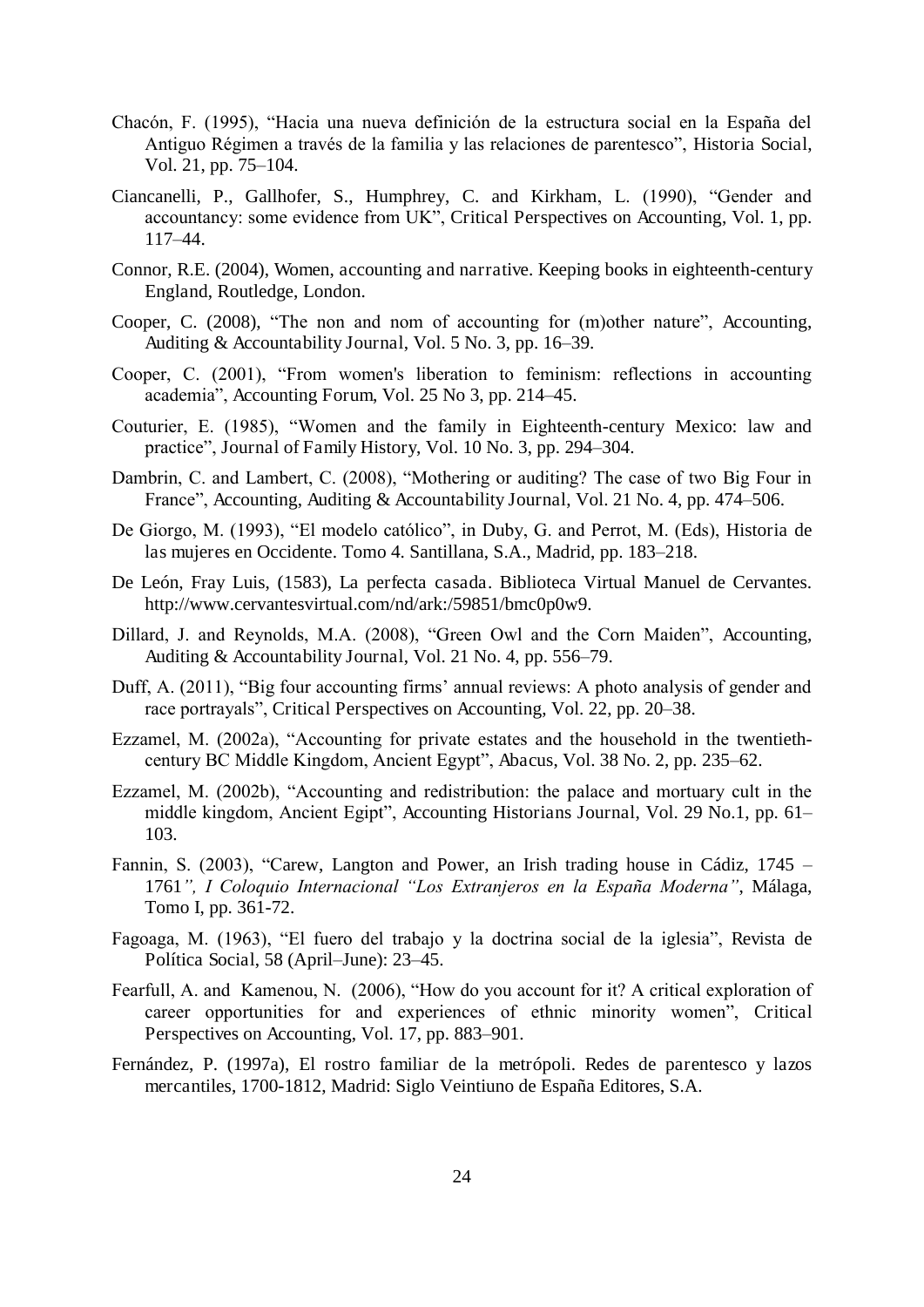- Fernández, P. (1997b), "El declinar del patriarcalismo en España. Estado y familia en la transición del Antiguo régimen a la Edad Contemporánea", in Casey, J. and Hernández, J. (Eds.): Familia, Parentesco y Linaje, Universidad de Murcia, Murcia, pp. 379–93.
- Ferrer, L. (2011), "Acceso y distribución de los medios de producción. Herencia y reproducción social", in Chacón, F. and Bestard, J. (Eds.), Familias. Historia de la sociedad Española, Ediciones Cátedra, Madrid.
- Fischer, E.M., Reuber, A.R. and Dyke, L.S. (1993), "A theoretical overview and extension of research on sex, gender, and entrepreneurship", Journal of Business Venturing, Vol. 8, pp. 151–68.
- Foucault, M. (1980), "The politics of Health in the eighteenth century", in Gordon, C. (Ed.), Power/Knowledge: Selected interviews and other writings 1972-1977, Harvester Press, Brighton, pp. 166–82.
- Gallhofer, S. (1998), "The silences of mainstream feminist accounting research", Critical Perspectives on Accounting, Vol. 9, pp. 355–75.
- García-Baquero, A. (1972), Comercio colonial y guerras revolucionarias: la decadencia económica de Cádiz a raíz de la emancipación americana, Escuela de Estudios Hispano-Americanos, Sevilla.
- Goody, J. (1983), The development of the family and marriage in Europe, Cambridge University Press, Cambridge. The translated edition has been used: Goody, J. (1986), La evolución de la familia y del matrimonio en Europa, Editorial Herder, S.A., Barcelona.
- Grey, C. (1994), "Career as a project of the self and labour process discipline", Sociology, Vol. 28, No. 2, pp. 479–97.
- Hammond, T. (1997), "Culture and gender in accounting research: going beyond Mynatt et al.", Critical Perspectives on Accounting, Vol. 8, pp. 685–92.
- Hammond, T. and Oakes, L.S. (1992), "Some feminisms and their implications for accounting practice ", Accounting, Auditing & Accountability Journal, Vol. 5 No. 3, pp. 52–70.
- Hammond, T. and Preston, A. (1992), "Culture, gender and corporate control: Japan as 'Other'", Accounting, Organizations and Society, Vol. 17 No. 8, pp. 795–808.
- Hanna, M. (2003), "A republic of letters: the epistolary tradition in France during World War I", The American Historical Review, Vol. 108 No. 5, pp. 1338–61.
- Haynes, K. (2008), "Moving the gender agenda or stirring chicken's entrails? Where next for feminist methodologies in accounting?", Accounting, Auditing & Accountability Journal, Vol. 21 No. 4, pp. 539–55.
- Hines, R.D. (1992), "Accounting: filling the negative space", Accounting, Organizations and Society, Vol. 17 No. 3/4, pp. 313–41.
- Hopkins, E. (1986), "The trading and service sectors of the Birminghan economy (1750- 1800)", Business History, Vol. 28 No. 3, pp. 77–97.
- Hopwood, A.G. (1994), "Accounting and everyday life: an introduction", Accounting, Organizations and Society, Vol. 19 No. 3, pp. 299–301.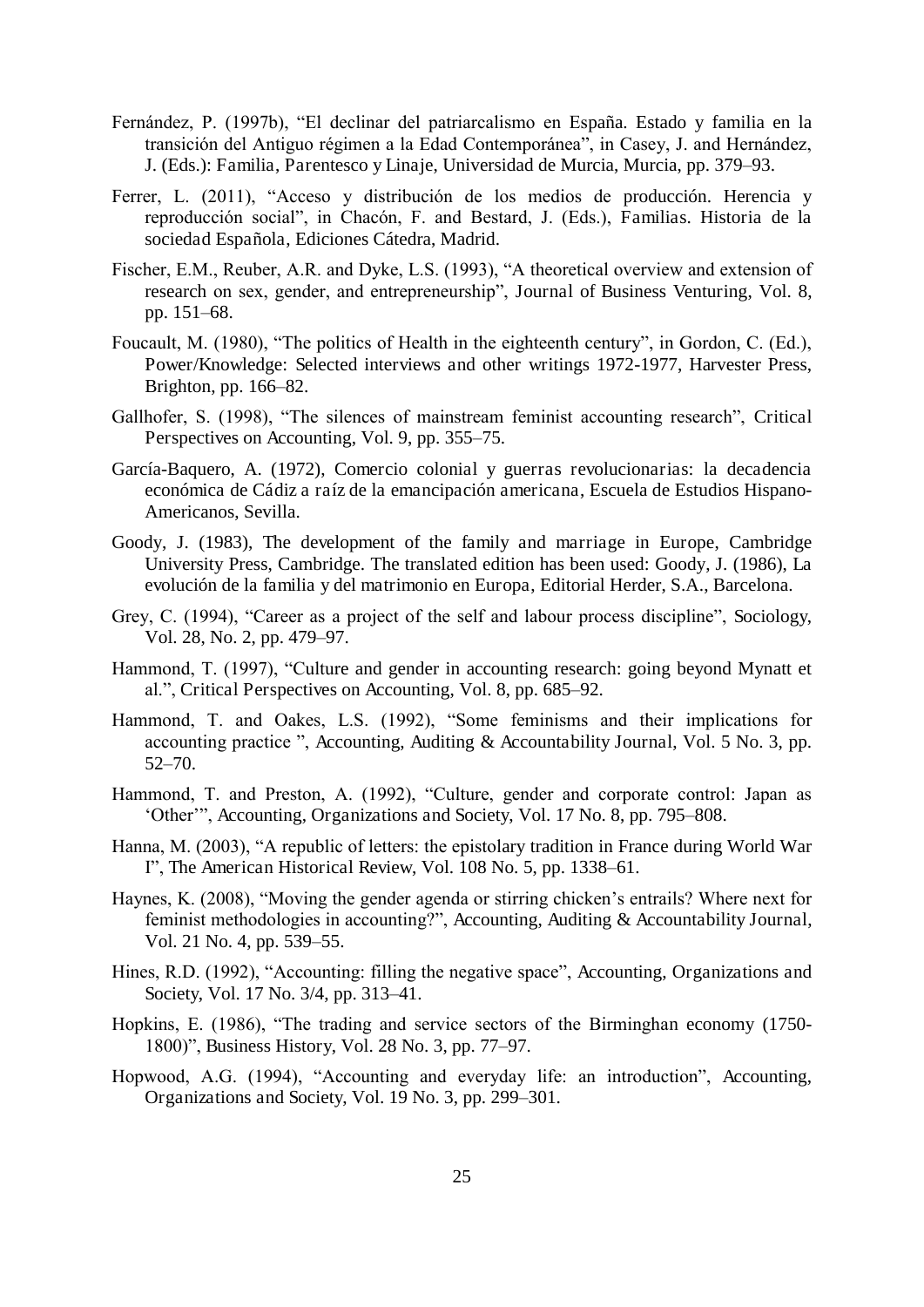- Instrucción para que las Justicias de estos Reynos procedan en los varios casos y ocurrencias, que pueden sobrevenir en el embargo y seqüestro de bienes ocupados á los individuos Franceses, enacted in Sevilla, March 28<sup>th</sup> 1809.
- Irigoyen, A. (2011), "Estado, Iglesia y familia: la complejidad de los cambios legislativos y socioculturales", in Chacón, F. and Bestard, J. (Eds.), Familias: Historia de la sociedad española (del final de la Edad Media a nuestros días), Cátedra, Madrid, pp. 515–604.
- Jackson, W.J., Paterson, A.S., Pong, C-K.M. and Scarparo, S. (2012), "'How easy can the barley brie'. Drinking culture and accounting failure at the end of the nineteenth century in Britain", Accounting, Auditing & Accountability Journal, Vol. 25 No. 4, pp. 635–658.
- Jeacle, I. (2009), "Accounting and everyday life: towards a cultural context for accounting research", Qualitative Research in Accounting & Management, Vol. 6 No. 3, pp. 120–36.
- Kim, S.N. (2004), "Racialized gendering of the accountancy profession: toward an understanding of Chinese women's experiences in accountancy in New Zealand", Critical Perspectives on Accounting, Vol. 15, pp. 400–27.
- Kim, S.N. (2008), "Whose voice is it anyway? Rethinking the oral history method in accounting research on race, ethnicity and gender", Critical Perspectives on Accounting, Vol. 19, pp. 1346–69.
- Kirkham, L.M. and Loft, A. (1993), "Gender and the construction of the professional accountant", Accounting, Organizations and Society, Vol. 19 No. 6, pp. 507–58.
- Kirkham L.M. and Loft, A. (2001), "The lady and the accounts: missing from Accounting History?", Accounting Historians Journal, Vol. 28 No. 1, pp. 67–90.
- Komori, N. (2007), "The 'hidden' history of accounting in Japan: a historical examination of the relationship between Japanese women and accounting", Accounting History, Vol. 12 No. 3, pp. 329-58.
- Komori, N. (2008), "Towards the feminization of accounting practice: lessons from the experiences of Japanese women in the accounting profession", Accounting, Auditing & Accountability Journal, Vol. 21 No. 4, pp. 507–38.
- Komori, N. (2012), "Visualizing the negative space: making feminine accounting practices visible by reference to Japanese women's household accounting practices", Critical Perspectives on Accounting, Vol. 23, pp. 451–67.
- Komori, N. and Humphrey, C. (2000), "From an envelope to a dream note and a computer: The award-winning experiences of post-war Japanese household accounting practices", Accounting, Auditing & Accountability Journal, Vol. 13 No. 4, pp. 450–74.
- Lavrin, A. and Couturier, E. (1979), "Dowries and wills: a view of women's socioeconomic roles in colonial Guadalajara and Puebla, 1640-1790", Hispanic American Historical Review, Vol. 59 No. 2, pp. 280–304.
- Lehman, C. (2012), "We've come a long way! Maybe! Re-imagining gender and accounting", Accounting, Auditing & Accountability Journal, Vol. 25 No. 2, pp. 256–94.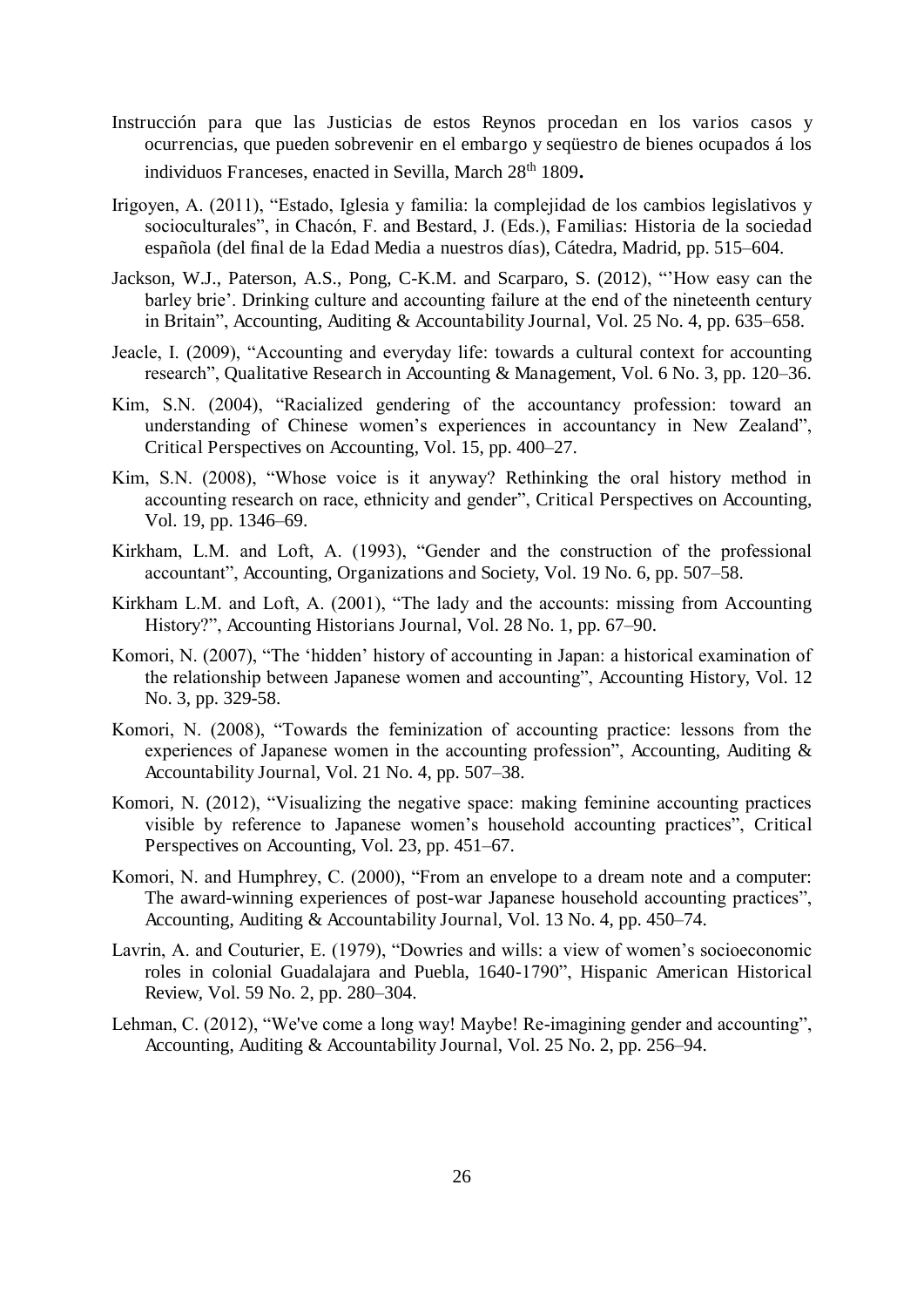- Llewellyn, S. and Walker, S.P. (2000), "Household accounting as an interface activity: the home, the economy and gender", Critical Perspectives on Accounting, Vol. 11 No. 4, pp. 447–78.
- Lario, M.C. (2000): La colonia mercantil británica e irlandesa en Cádiz a finales del siglo XVIII, Servicio de publicaciones de la Universidad de Cádiz.
- López-Cordón, M.V. (1982), "La situación de la mujer a finales del Antiguo Régimen", in R.M. Capel (Ed.), Mujer y sociedad en España (1700-1975), Ministerio de Cultura, Madrid, pp. 47–107.
- Merino, B.D. and Mayper, A.G. (1993), "Accounting history and empirical research", The Accounting Historians Journal, Vol. 20 No. 2, pp. 237–267.
- Napier, C.J. (2006), "Accounts of change: 30 years of historical accounting research", Accounting, Organizations and Society, Vol. 31 No. 4/5, pp. 445–507.
- Oakes, L.S. and Young, J.J. (2008), "Accountability re-examined: evidence from Hull House", Accounting, Auditing & Accountability Journal, Vol. 21 No. 6, pp. 765–90.
- Ortega, M. (1997), "Las mujeres en la España Moderna", in Garrido, E. (Ed.), Historia de las mujeres en España, Editorial Síntesis, Madrid, pp. 249–414.
- Ortego, M.A. (1999), Familia y matrimonio en la España del siglo XVIII: Ordenamiento jurídico y situación real de las mujeres a través de la documentación notarial, Unpublished Ph.D, Departamento de Historia Moderna, Universidad Complutense de Madrid.
- Panayiotou, A. (2015), "Spacing gender, gendering space: a radical 'strong plot' in film", Management Learning, Vol. 46 No. 4, pp. 427–43.
- Parker, L.D. (2008), "Strategic management and accounting processes: acknowledging gender", Accounting, Auditing & Accountability Journal, Vol. 21 No. 4, pp. 611–31.
- Pérez, I., Vicente, M., Ibero, A., Carrasco, E. and Gil, A. (1994), Las mujeres en el Antiguo régimen. Imagen y realidad (siglos XVI-XVIII), ICARIA Editorial, Barcelona.
- Roberts, J. and Coutts, J.A. (1992), "Feminization and professionalization: a review of an emerging literature of the development of accounting in the United Kingdom", Accounting, Organizations and Society, Vol. 17 No. 3/4, pp. 379–95.
- Soria, E. (2007), La nobleza en la España moderna. Cambio y continuidad, Marcial Pons Ediciones de Historia, Madrid.
- Thane, P. (1992), "The history of the gender division of labour in Britain: Reflections on ''Herstory' in accounting: The first eighty years'", Accounting, Organizations and Society, Vol. 17 No. 3/4, pp. 299–312.
- Tyler, M. and Cohen, L (2010), "Spaces that matter: gender performativity and organizational space", Organization Studies, Vol. 31 No. 2, pp. 175–98.
- Vickery, A. (2006), "His and Hers: gender, consumption and household accounting in Eighteenth-Century England", Past and Present, Vol. 1 (suppl 1), pp. 12–38.
- Virtanen, A. (2009), "Accounting, gender and history: the life of Minna Canth", Accounting History, Vol. 14 No. 1/2, pp. 79–100.